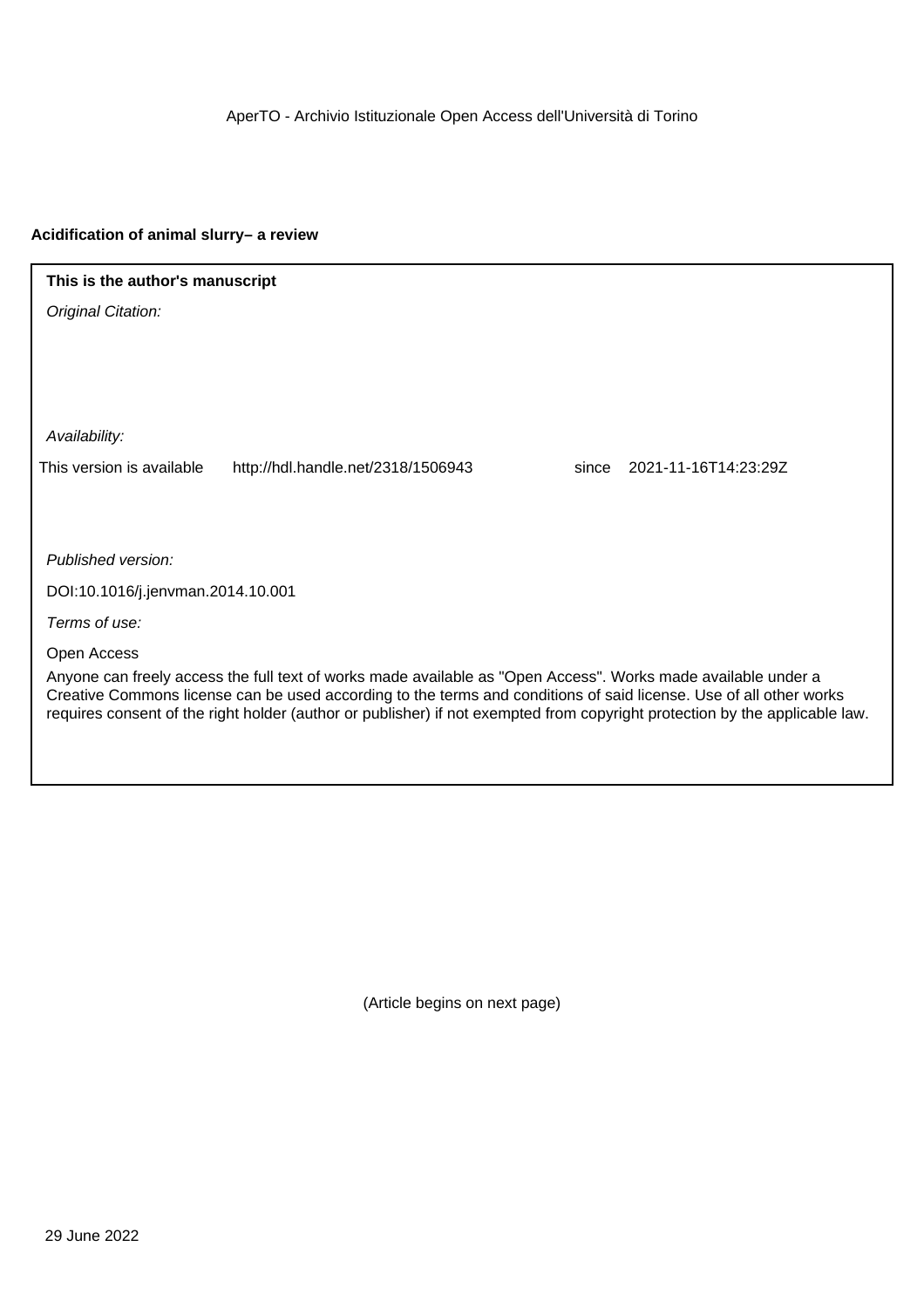Acidification of animal slurry– a review

David Fangueiro<sup>1</sup>, Maibritt Hjorth<sup>2</sup>, Fabrizio Gioelli<sup>3</sup>

1 UIQA-Instituto Superior de Agronomia, TU Lisbon, Tapada da Ajuda, 1349-017 Lisboa, Portugal.

<sup>2</sup> Department of Engineering, Aarhus University, Hangøvej 2, 8200 Århus N, Denmark

3 Dipartimento di Scienze Agrarie Forestali e Alimentari, Università degli Studi di Torino, Largo Paolo Braccini, 2, 10095 Grugliasco (To), Italy

Tel:+351 21 3653199. dfangueiro@isa.utl.pt

\*Corresponding author

Telephone: + (351) 213 653 199; Fax: + (351) 213 653 180;

E-mail address: dfangueiro@isa.utl.pt.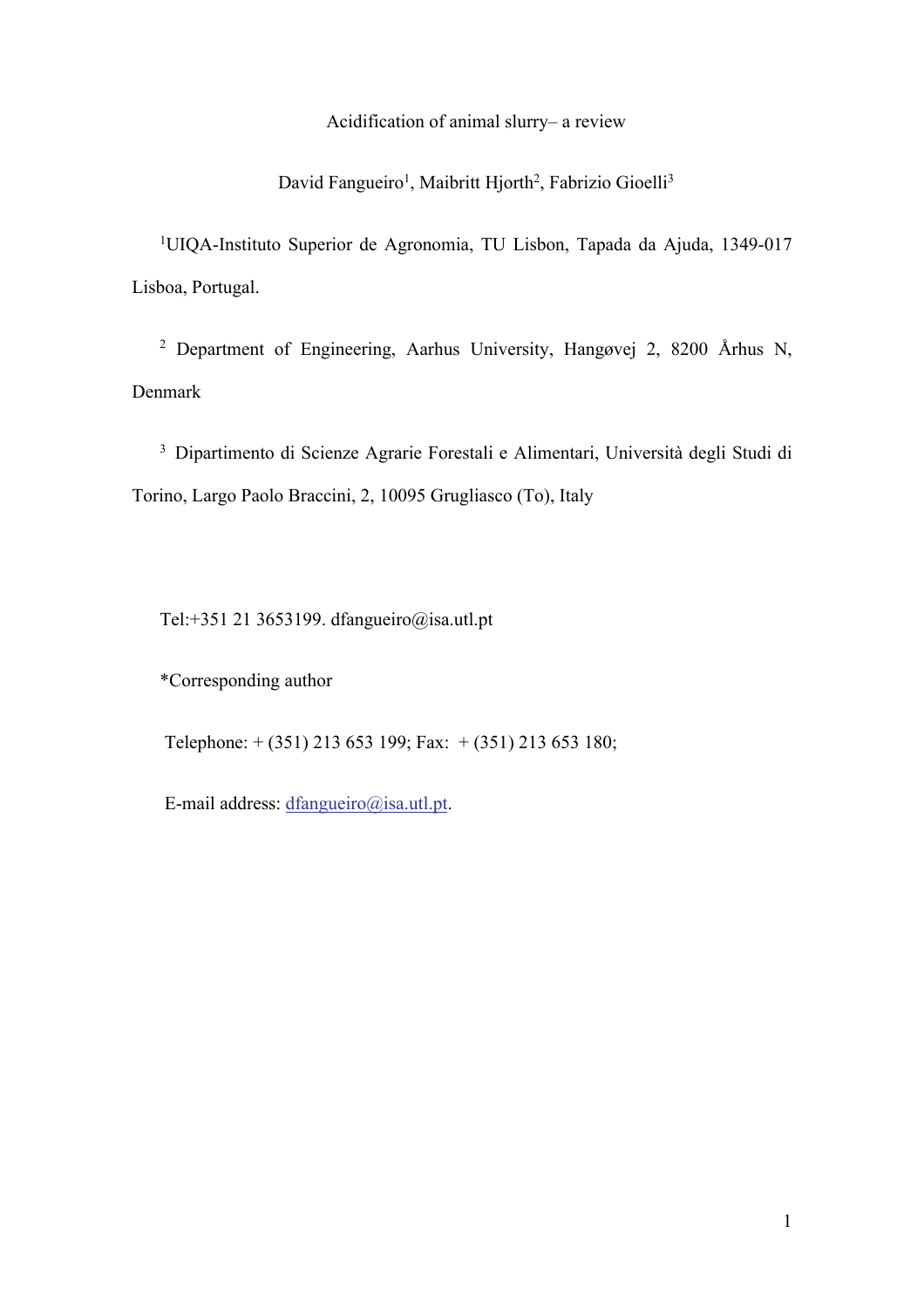### **Abstract**

Ammonia emissions are a major problem associated with animal slurry management, and solutions to overcome this problem are required worldwide by farmers and stakeholders. An obvious way to minimize ammonia emissions from slurry is to decrease slurry pH by addition of acids or other substances. This solution has been used commonly since 2010 in countries such as Denmark, and its efficiency with regard to the minimization of NH<sub>3</sub> emissions has been documented in many studies. Nevertheless, the impact of such treatment on other gaseous emissions during storage is not clear, since the studies performed so far have provided different scenarios. Similarly, the impact of the soil application of acidified slurry on plant production and diffuse pollution has been considered in several studies. Also, the impact of acidification upon combination with other slurry treatment technologies (e.g. mechanical separation, anaerobic digestion...) is important to consider. Here, a compilation and critical review of all these studies has been performed in order to fully understand the global impact of slurry acidification and assess the applicability of this treatment for slurry management.

### **Keywords**

Manure management; slurry composition; gaseous emissions; nutrient leaching; slurry treatment; organic fertilizer.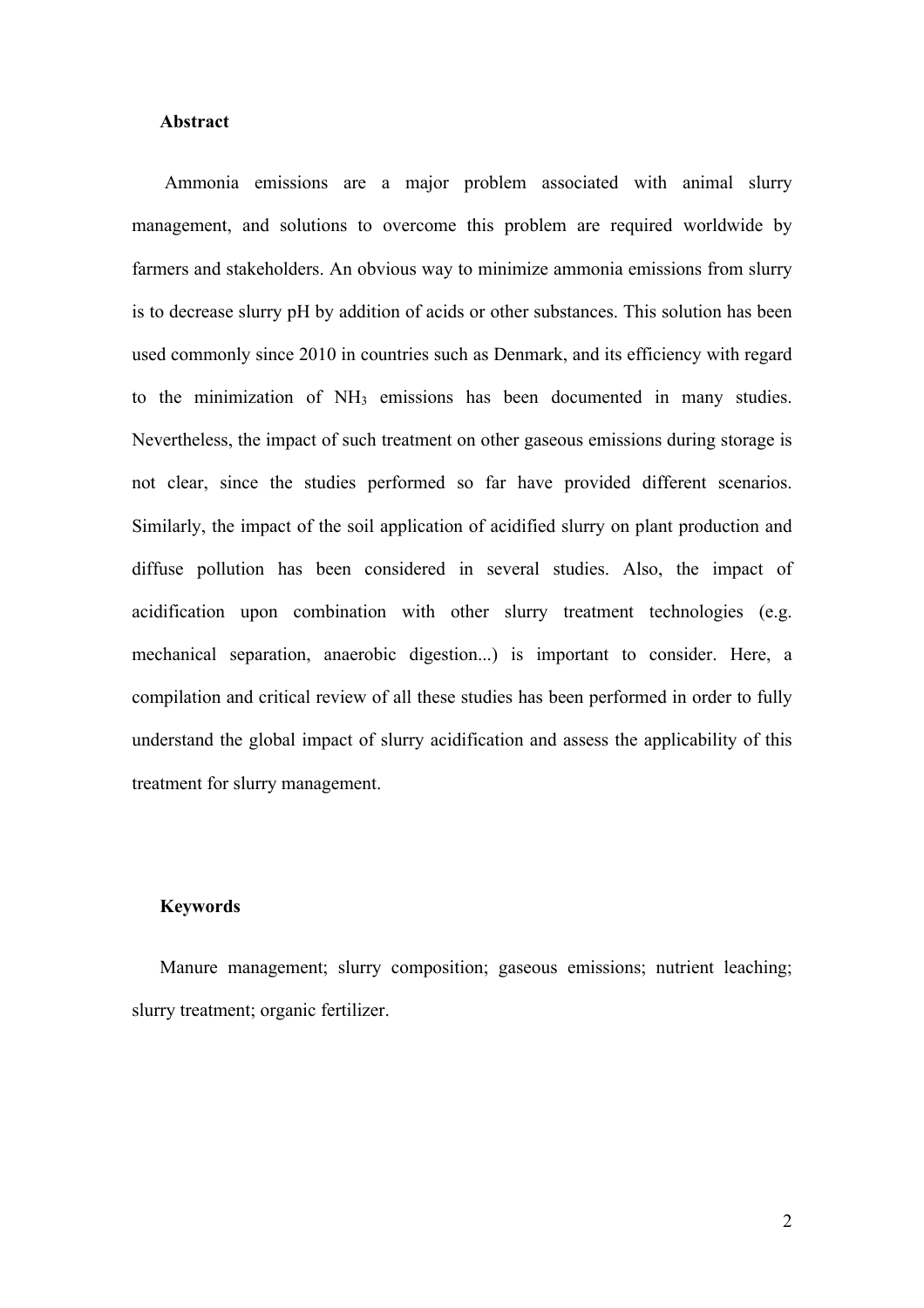### 1 Introduction

The increased demand for food worldwide has led to the intensification of livestock production over the last few decades. One consequence is the increase of animal manure production, namely slurry (liquid manure) in pig and cattle units and poultry litter, that obliges farmers to consider new strategies for manure management in order to minimize its environmental impact and increase its fertilizing value (Petersen et al., 2007).

Ammonia (NH3) emission is a major problem when considering manure management due to its impact on the environment (McCrory and Hobbs, 2001; Erisman et al., 2008) and on humans and animal welfare (ECETOC, 1994; Colina et al., 2000; Ritz et al., 2004). Emissions of  $NH_3$  from barns and slurry stores represent up to 80% of the total  $NH<sub>3</sub>$  emissions from agricultural activities (Anderson et al., 2003). Furthermore, during and after slurry application to soil, more than 50% of the applied N can be lost by  $NH_3$  emissions. These  $NH_3$  emissions also correspond to a significant loss of NH4 <sup>+</sup> (Misselbrook et al., 2002; Huijsmans et al., 2007), that strongly reduces the fertilizer values of slurry (Sørensen and Amato, 2002).

In some European countries, animal production is controlled by the potential NH<sub>3</sub> release, and mitigation solutions are now compulsory. Several solutions, such as diet manipulation (Portejoie et al., 2004; Aarnink and Verstegen, 2007), covering of the storage tanks (Portejoie et al., 2003; Balsari et al., 2006), and slurry injection for slurry application to soil (Webb et al., 2010), have been proposed to minimize  $NH<sub>3</sub>$  emissions and their efficiency has been reviewed recently by Ndewga et al. (2008). However, these techniques do not cover the whole slurry management chain (abating gaseous losses in one part of the chain – e.g. the storage pit - may increase the emission in other parts, e.g. land application) and the efficiency of such solutions varies depending on a wide range of factors such as the slurry and soil characteristics.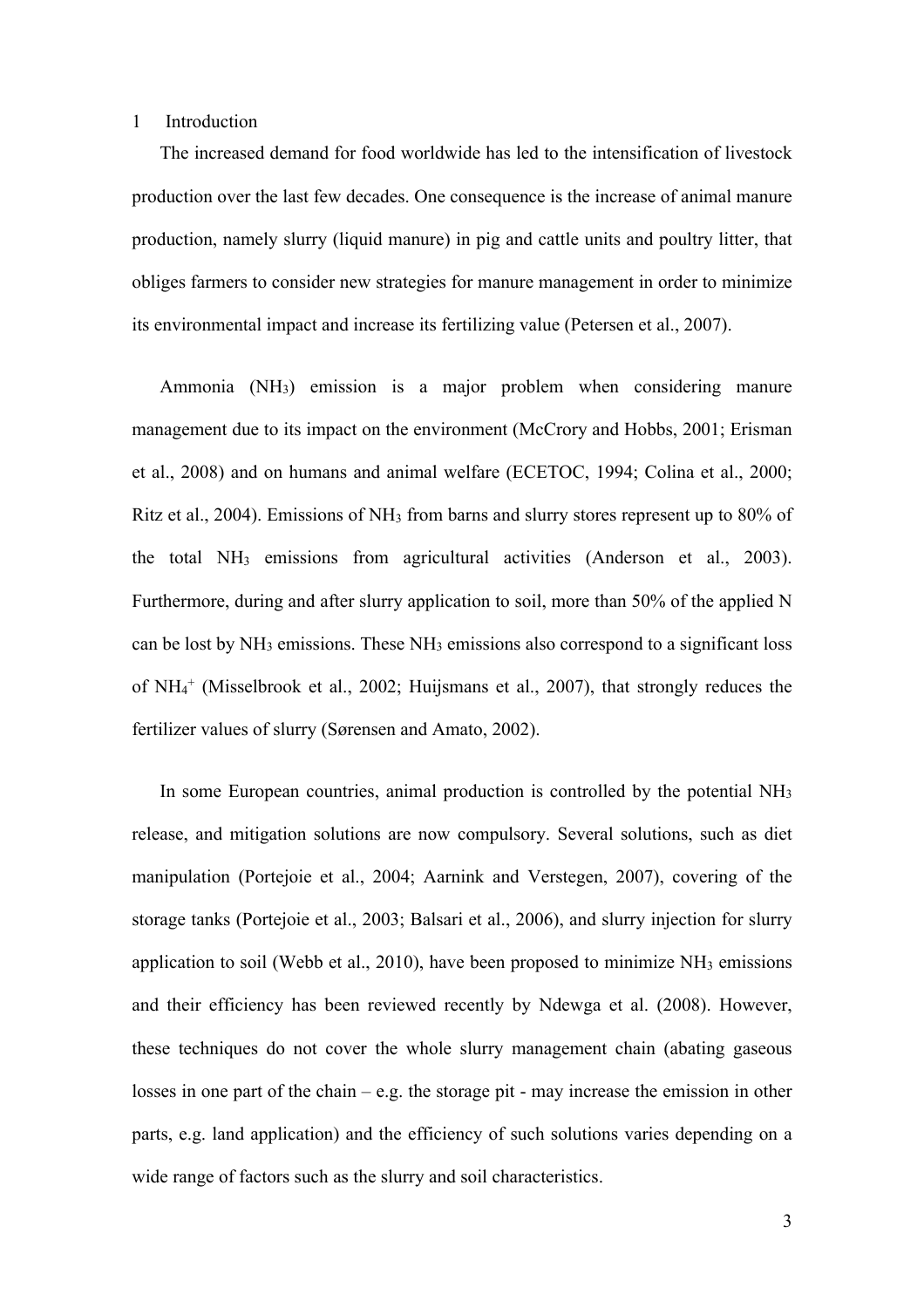A simple way to avoid NH3 emissions is to create conditions that minimize the concentration of NH<sub>3</sub> relative to NH<sub>4</sub><sup>+</sup>, namely by lowering the slurry pH. This process, called slurry acidification, has been developed and tested over the last 30 years and is now running at the farm scale in a limited number of countries, such as Denmark. Farmers are motivated to adopt this treatment because of: the permission of authorities to expand farm production due to the guaranteed reduction in  $NH<sub>3</sub>$  emission, the lack of requirement for sub-plowing after slurry application (Christensen and Sommer, 2013), and increased crop yield (Birkmose and Vestergaard, 2013). In other countries, by 2012, such farm-scale application of acidification was absent or very limited.

Many studies have been conducted to assess the efficiency of slurry acidification with regard to the reduction of  $NH<sub>3</sub>$  emissions. But lowering the pH will impact multiple chemical and microbial processes in the slurry, changing the composition of the acidified liquid manure. In consequence, slurry acidification might increase the emissions of other gases, such as nitrous oxide or methane, and, after soil application, the fertilizer value of the acidified slurry as well as the associated nitrogen or carbon dynamics might differ from patterns already known for non-acidified slurry (Wenzel and Petersen, 2009). Finally, contrasting results relative to non-acidified slurry might be expected following the application of other technologies, such as solid-liquid separation or anaerobic digestion, to acidified slurry. The literature on all these aspects is still limited and needs to be compiled. A clear overview of the existing knowledge of slurry acidification - highlighting the advantages and limitations - is needed, to improve the acidification process and stimulate the adoption of this mitigation technology.

The aim of the present review is to clearly describe the processes available for slurry acidification and to highlight the main differences along the slurry management chain between acidified and non-acidified slurry.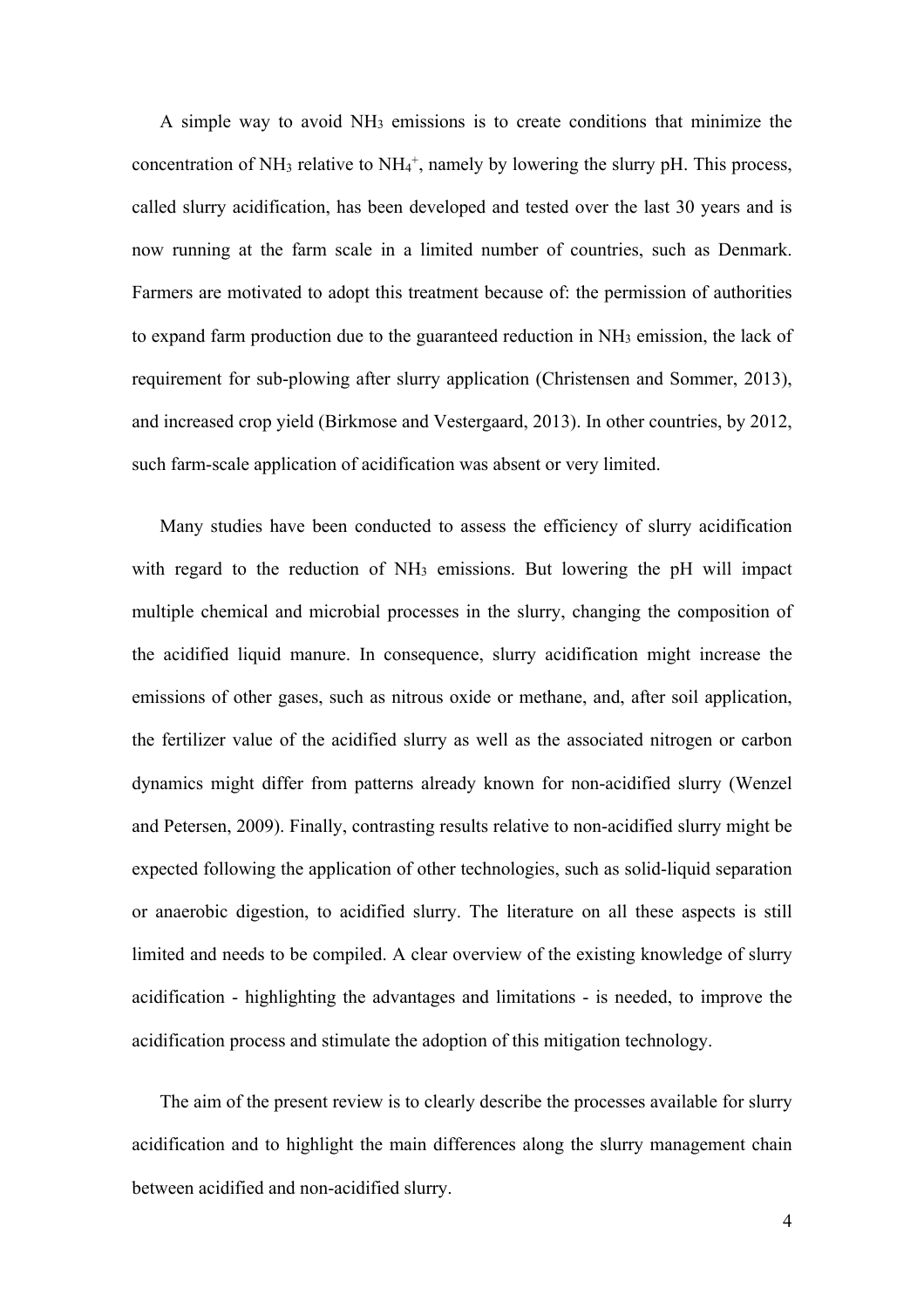### 2 Technologies

#### 2.1 Additives and target pH

The concept of reducing slurry pH to abate nitrogen losses to the air relies on the equilibrium between  $NH_4^+$  dissolved in the slurry and  $NH_3$  (Fig. 1-A). This reduction is achieved by slurry amendment with natural or chemical additives (Table 1).

Strong acids are the additives used most commonly (Eq. 1): in particular, sulfuric acid is used by all the companies dealing with slurry acidification, but HCl and  $HNO<sub>3</sub>$ have been tested also. Some limitations to their use, such as their relatively high cost, corrosiveness, and hazards to animal and human health, are important issues that need to be improved (Rotz, 2004).

$$
NH_3(g) + H^+(aq) \leftrightarrow NH_4^+(aq) \tag{1}
$$

A base precipitating salt, such as aluminum chloride, can also be added to lower the pH (Eq. 2). The added salt becomes a hydroxide after dissolution in water, the proton is liberated, and the reaction described in Eq. 1 can occur.

$$
AlCl_3 (s) + 3 H_2 O (l) \leftrightarrow Al(OH)_3 (s) + 3 HCl (aq)
$$
 (2)

Easily fermentable materials have also been tested for their ability to lower slurry pH. Such materials reduce the pH of the slurry as they stimulate endogenous anaerobic microorganisms to produce organic acids (McCrory and Hobbs, 2001; Berg and Pazsickzi, 2006). For example, added glucose can be converted, through microbial fermentation, into lactic acid (Eq. 3) and reaction 1 then occurs.

$$
C_6H_{12}O_6\ (aq) \rightarrow CH_3CHOHCOOH\ (aq)
$$
 (3)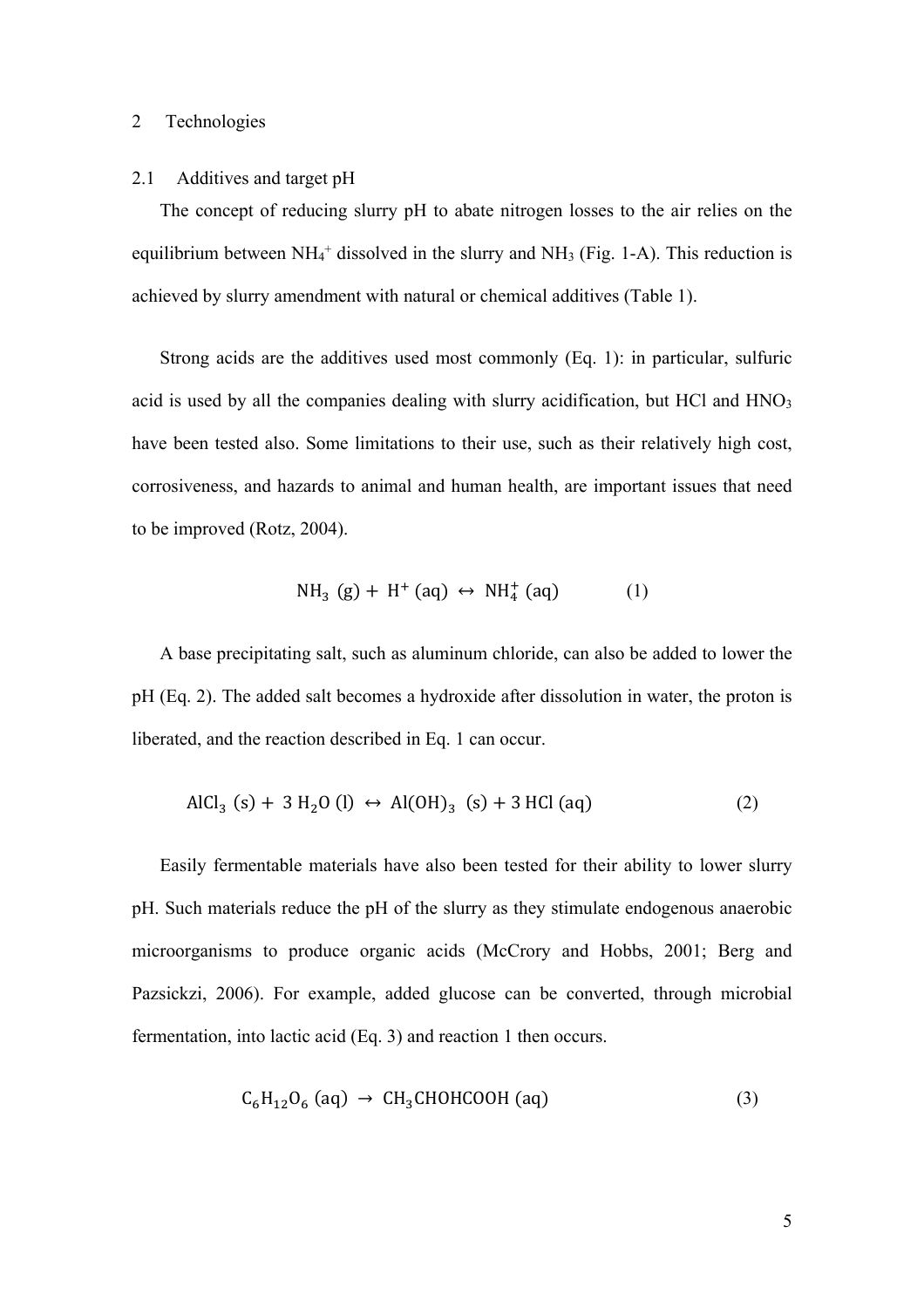The target pH ranges from 4.5 to 6.8 and the choice of a specific pH depends on several factors, such as the type of slurry, the acid/salt used, and the step of the slurry management chain at which the acidification is performed (Table 1). A pH of 5.5 is the selected target for commercial in-house acidification systems (Infarm A/S, 2014). We have therefore used this value for examples in this paper.

### 2.2 Acidification methodologies

The technologies available for acidification of animal slurry during the three major management steps are:

1 - In-house acidification, considered a long-term acidification (Fig. 2) (Jensen, 2002; Kai et al., 2008, Wesnæs et al., 2009; Petersen et al., 2012; Infarm A/S, 2014; Jørgen Hyldgaard Staldservice A/S, 2014). The additive (sulfuric acid) is applied on a daily or weekly basis to the slurry, in-house. The slurry is typically flushed from the slurry channels into a treatment tank; acid is added under stirring to reach a fixed pH level. Aeration is performed simultaneously to avoid foaming. Part of the slurry is returned to the slurry channels, and part is discarded in a storage tank.

2 - Storage tank acidification, considered a short- or long-term acidification depending on its timing (Fig. 3) (Velthof and Oenema, 1993; Fangueiro et al., 2010 and 2013; Petersen et al., 2012; Nyord et al., 2013; Harsø Maskiner A/S, 2014; Oerum Smeden, 2014). The additive is added to the storage tank or lagoon under heavy mixing. Foam is produced upon the addition, and its removal is the main constraint of this process. Acidification can be performed shortly before collection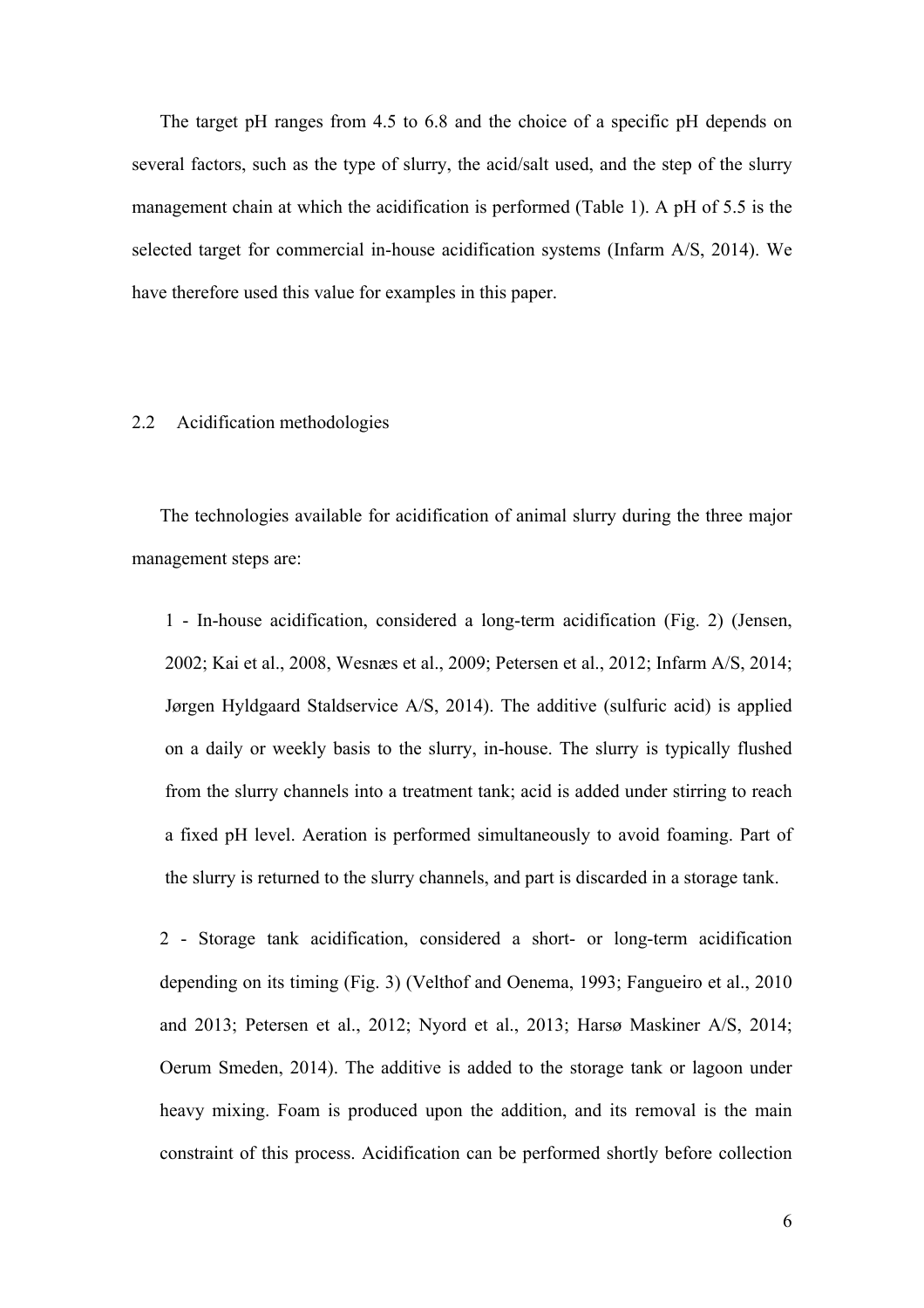of the slurry for field application or several months before application (reacidification may be necessary).

3 - Acidification at field application, considered a short-term acidification (Fig. 4) (Birkmose and Vestergaard, 2013; Gyldenkaerne, 2013; Nyord et al., 2013; Biocover A/S, 2012; Kyndestoft Maskinfabrik Aps, 2014). The additive is applied to the slurry immediately before soil application, in a static mixer installed in the output of the slurry tanker.

Additional acidification techniques include self-acidification (Clemens et al., 2002) and the use of animal fodder additives (Li et al., 2006; Eriksen et al., 2010; Nørgaard et al., 2010) but, in the present paper, only the three previously mentioned technologies involving acid addition will be covered since they are the most widely used and studied.

Efficient and safe solutions for slurry acidification at the farm and field scale have been proposed by private companies, and slurry acidification has the potential to become a key solution for slurry management. Acidification became a full-scale commercial operation in Denmark in 2003. By 2012, approximately 10% of Danish slurry was acidified, with a continued increase expected for the coming years. By 2012 the minimum numbers of operating units in Denmark, for field application acidification, storage tank acidification, and in-house acidification were 100, 60, and 110, respectively (Birkmose and Vestergaard, 2013).

### 3 Slurry processes and slurry composition

Animal slurry is a chemically complex mixture of suspended particles and dissolved and volatile compounds that can be released into the gas phase. Multiple chemical, physical, and biological processes occur in slurry and many of these are influenced by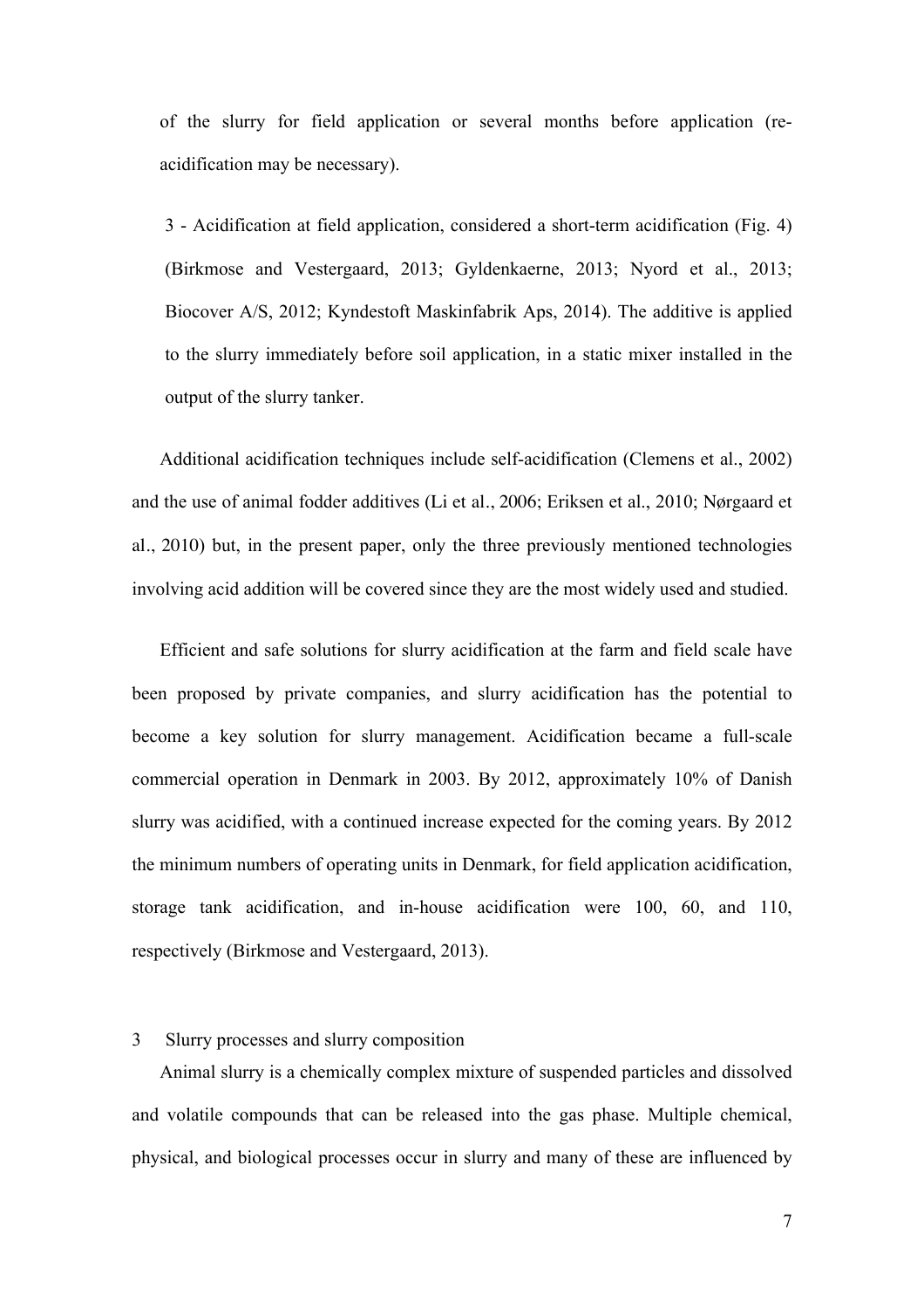pH changes (Christensen and Sommer, 2013; Jensen and Sommer, 2013). Therefore, changes in slurry characteristics after acidification are expected.

# 3.1 Chemical characteristics

### 3.1.1 Acid, base, and buffer

The speciation of acids and bases is controlled by their pKa values and is therefore pH dependent (Eq. 4). In animal slurry, there are primarily six acid-base pairs:  $NH_4^+/NH_3$ ,  $H_2CO_3/HCO_3$ ,  $HCO_3/CO_3^2$ ,  $RCOOH/RCOO$ ,  $H_3PO_4/H_2PO_4$ ,  $H_2PO_4$ /  $HPO<sub>4</sub><sup>2</sup>$ ,  $HPO<sub>4</sub><sup>2</sup>$ ,  $PO<sub>4</sub><sup>3</sup>$ ,  $H<sub>2</sub>SO<sub>4</sub>/HSO<sub>4</sub>$ ,  $HSO<sub>4</sub>/SO<sub>4</sub><sup>2</sup>$ ,  $H<sub>2</sub>S/HS<sub>2</sub>$ , and  $HS<sub>2</sub><sup>2</sup>$  (Christensen and Sommer, 2013).

At pH 7, the dominant species are  $NH_4^+$ , HCO<sub>3</sub>, RCOO, H<sub>2</sub>PO<sub>4</sub>, SO4<sup>2</sup>, and HS<sup>-</sup>. The relative content of the acid (HA) of the compound A (base) can, for monoprotic acids, be calculated by assuming standard chemical conditions in manure:

$$
\frac{\text{[HA]}}{\text{[HA]} + \text{[A--]}} = \frac{10^{-\text{pH}} / 10^{-\text{pKa}}}{10^{-\text{pH}} / 10^{-\text{pKa}} + 1}
$$
(4)

with [x] being the concentration of the compound x, and pKa being the pKa value for the acid/base pair. When lowering the slurry pH from 7.5 to 5.5, the relative acid content is strongly modified, with changes from  $98.00\%$  to  $99.98\%$  for NH<sub>4</sub><sup>+</sup>, from  $9\%$ to 91% for  $H_2CO_3$  from 26% to 97% for  $H_2S$ , and from 0.2% to 15.0% for RCOOH  $(Eq. 4)$ , while,  $H_3PO_4$  and  $H_2SO_4$  remain residual.

All these transformations are due to fast reactions and should therefore be observed with both short- and long-term acidification technologies.

Animal slurries have a strong buffer capacity that has to be considered when acidification is performed (Sommer and Husted, 1995). On the one hand, it will affect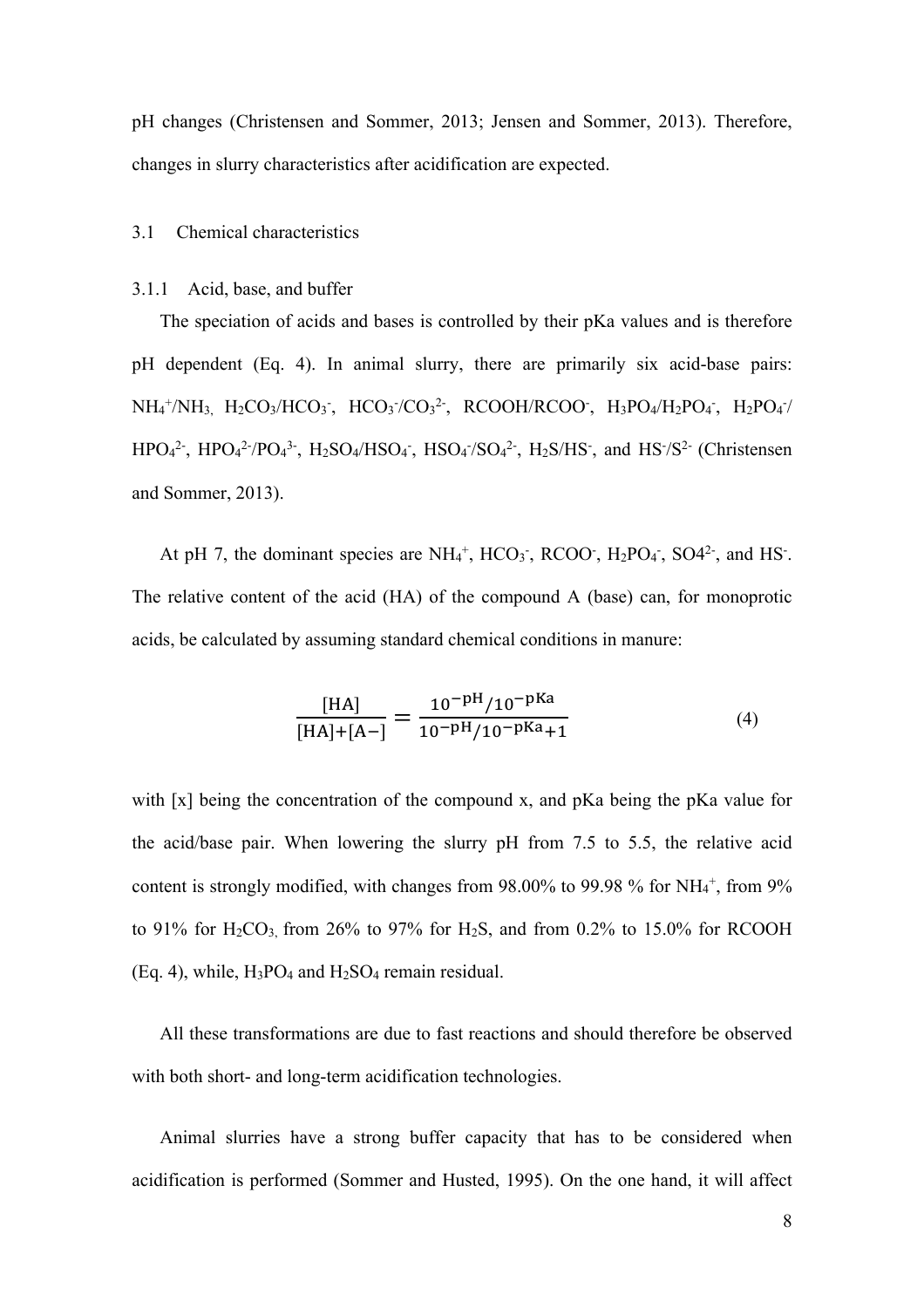the amount of acid required and, on the other, the buffer capacity can be affected by such addition. Indeed, as can be seen in Figure 5, calculated from data in Sommer and Husted (1995), the buffer capacity of slurry varies significantly with pH. It is of note that when acidification is performed by the addition of a strong acid, such as sulfuric acid, the amount of this buffer will increase, while the content of other buffer components, such as carbonate, will decline (see section 3.1.3).

# 3.1.2 Inorganic compounds

The main inorganic components of animal slurry include Fe, Al, Zn, Cu, P, Mg, Ca,  $NH<sub>3</sub>$ , and  $H<sub>2</sub>CO<sub>3</sub>$  (Sommer and Husted, 1995). These can be found in solution, adsorbed onto particulate matter, or precipitated. Struvite (MgPO4NH4) and dicalcium phosphate (CaHPO4) are the main precipitates in animal slurry (Gungor et al., 2007). But, precipitations are pH dependent, with most precipitates being dissolved at low pH values. For example, Ca is fully precipitated as  $CaCO<sub>3</sub>$  at high pH and as CaHPO<sub>4</sub> at medium pH, but is mostly dissolved as  $Ca^{2+}$  at low pH (Lindsay, 1979).

Previous studies (Fangueiro et al., 2009; Daumer et al., 2010; Roboredo et al., 2012) observed almost complete dissolution of slurry P when lowering the pH, and part of this has been attributed to dissolution of struvite (Christensen et al., 2009). The acidified slurry thus has higher concentrations of dissolved inorganic compounds - relative to untreated slurry - with positive impacts on its fertilizer value, namely phosphorus (Roboredo et al., 2012). The decrease of slurry pH is generally accompanied by an increase of its conductivity, due mainly to the dissolution of minerals (Hjorth et al., 2013). Because the chemical reactions are rapid, the dissolution of the inorganic minerals may occur for both the short- and long-term acidification technologies.

# 3.1.3 Organic matter degradation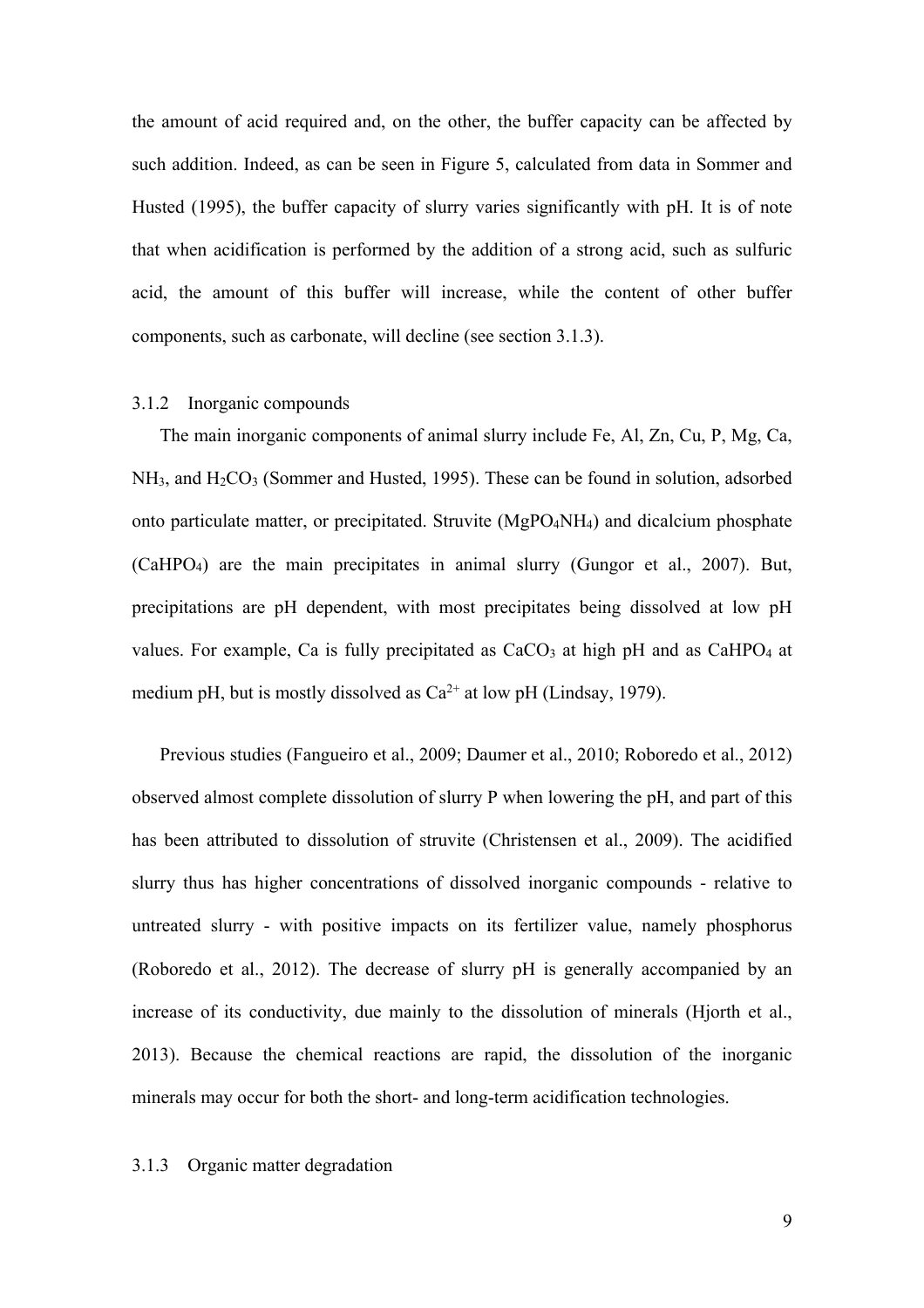The enzymatic and microbially controlled degradation of slurry organic matter under anaerobic conditions rely on hydrolysis, acidogenesis, acetogenesis, methanogenesis, and sulfate reduction. Recent studies (Hjorth et al., 2013) indicated that hydrolysis may be accelerated at lower pH, and changed from being enzymatically mediated to being chemically catalyzed. Sulfuric acid addition has also been indicated to decelerate all the other microbial pathways, acidogenesis (Hjorth et al., 2013), acetogenesis (Sørensen and Eriksen, 2009; Hjorth et al., 2013), and methanogenesis (Ottosen 2009; Petersen et al, 2012). In some studies, sulfate reduction has been shown to be unaffected, whereas in others it decreased (Eriksen et al., 2012; Hjorth et al., 2013; Dai and Blanes-Vidal, 2013). Indeed, it is well known that enzymes are pH selective, since the active site charges and the steric structures can change with pH. Similarly, microorganisms are pH sensitive and, in some pH intervals, no alternative microbial community exists. Ottosen (2009) observed a lower oxygen consumption rate of acidified slurry relative to untreated slurry, indicating changes in the biological pathways. Furthermore, as previously referred to, the concentrations of some inhibitory substances, including protonated acids, can vary with pH. These changes in the degradation pathways of acidified slurry have a direct effect on the slurry composition. with a higher content of large, dissolved organic compounds and lower contents of nondissolved and small, dissolved organic compounds. Microbial reactions are often slower than chemical reactions; thus, the changes in the pattern of organic matter degradation are likely to be relevant only for long-term, continuous in-house and storage tank acidification performed long before application, but not for short-term storage tank acidification or acidification at field application.

# 3.1.4 Microbial/pathogens

10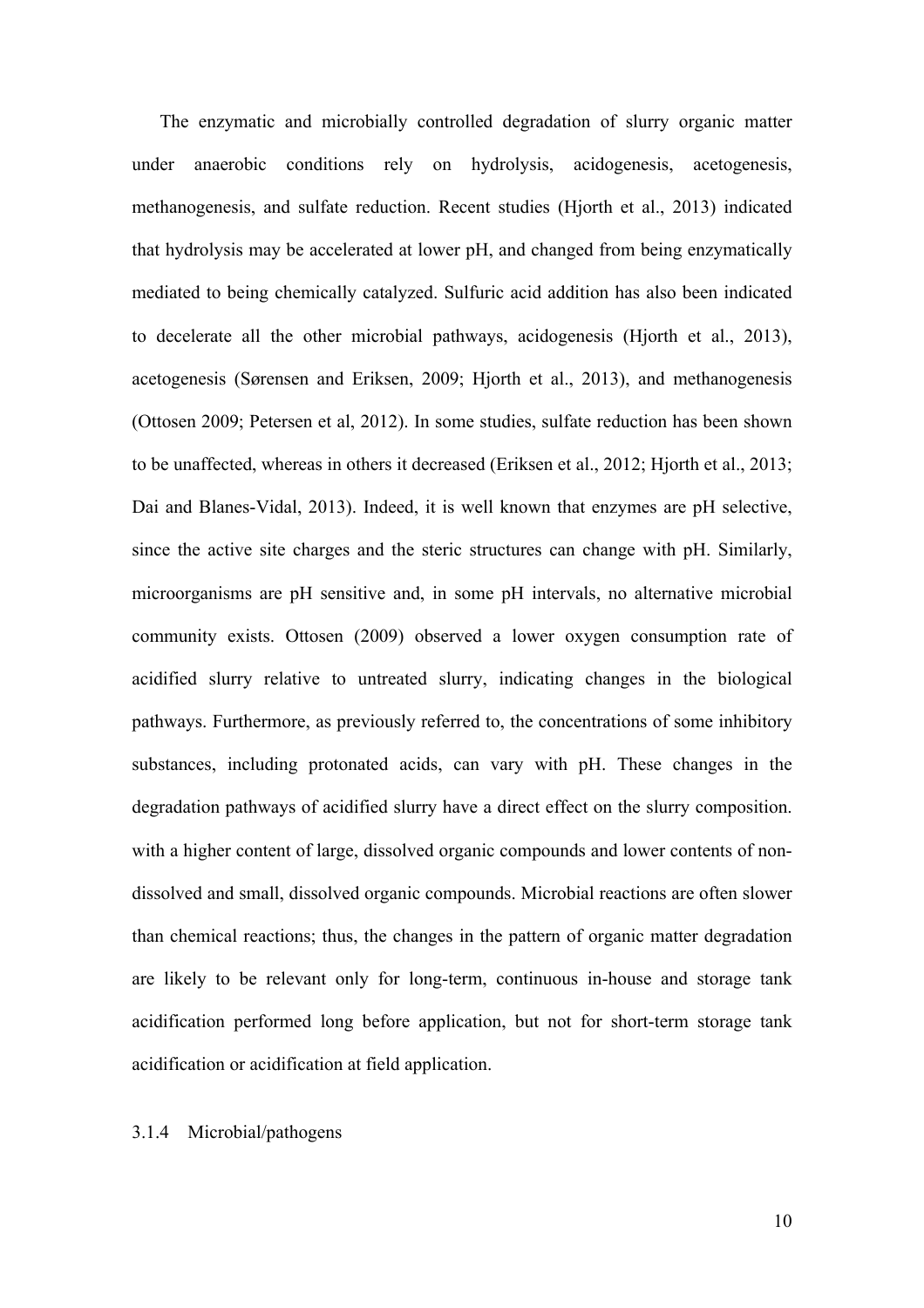As evident from the impact of slurry acidification on the degradation patterns of the organic matter, the microbial community must also be influenced or, at least, changed in its activity levels by acidification (Ottosen et al., 2009). However, only a limited number of studies (Ottosen et al., 2009; Zhang et al., 2011) can be found in relation to the impact of slurry acidification on the composition and activity of the microbial community. Ottosen et al. (2009) reported that slurry acidification greatly reduced the microbial activity, while Zhang et al. (2011) observed, in some specific conditions, a weaker effect of acidification on species of pathogenic bacteria. Nevertheless, acidification is commonly used for disinfection of poultry litter. The effect of poultry litter acidification on the decrease of pathogen persistence is not consensual. Line and Bailey (2006) observed no significant effect of litter acidification on *Campylobacter* spp. populations and *Salmonella* spp. However, Rothrock et al. (2008) reported that litter acidification significantly affected the microbial community, reducing the presence of some groups and increasing others. Indeed, one result of acidification was a 3-4 order of magnitude increase in the concentration of fungal urease and uricase producers (Cook et al., 2008; Rothrock et al., 2008). There is a significant lack of knowledge regarding the impact of slurry acidification on the microbial community and pathogens that needs to be overcome since microbial activity rules many slurry processes and needs to be understood to allow improvements of the acidification process; for example, in regard to possible subsequent biogas production.

## 3.2 Physical properties

The physical properties of slurry, controlled by the chemical properties affected by pH, can disturb the soil application process. The color of acidified manure is less brown and more greyish (Infarm A/S, personal communication), likely due to the increased hydrolysis of organic matter. The particle surface charges have been observed to be less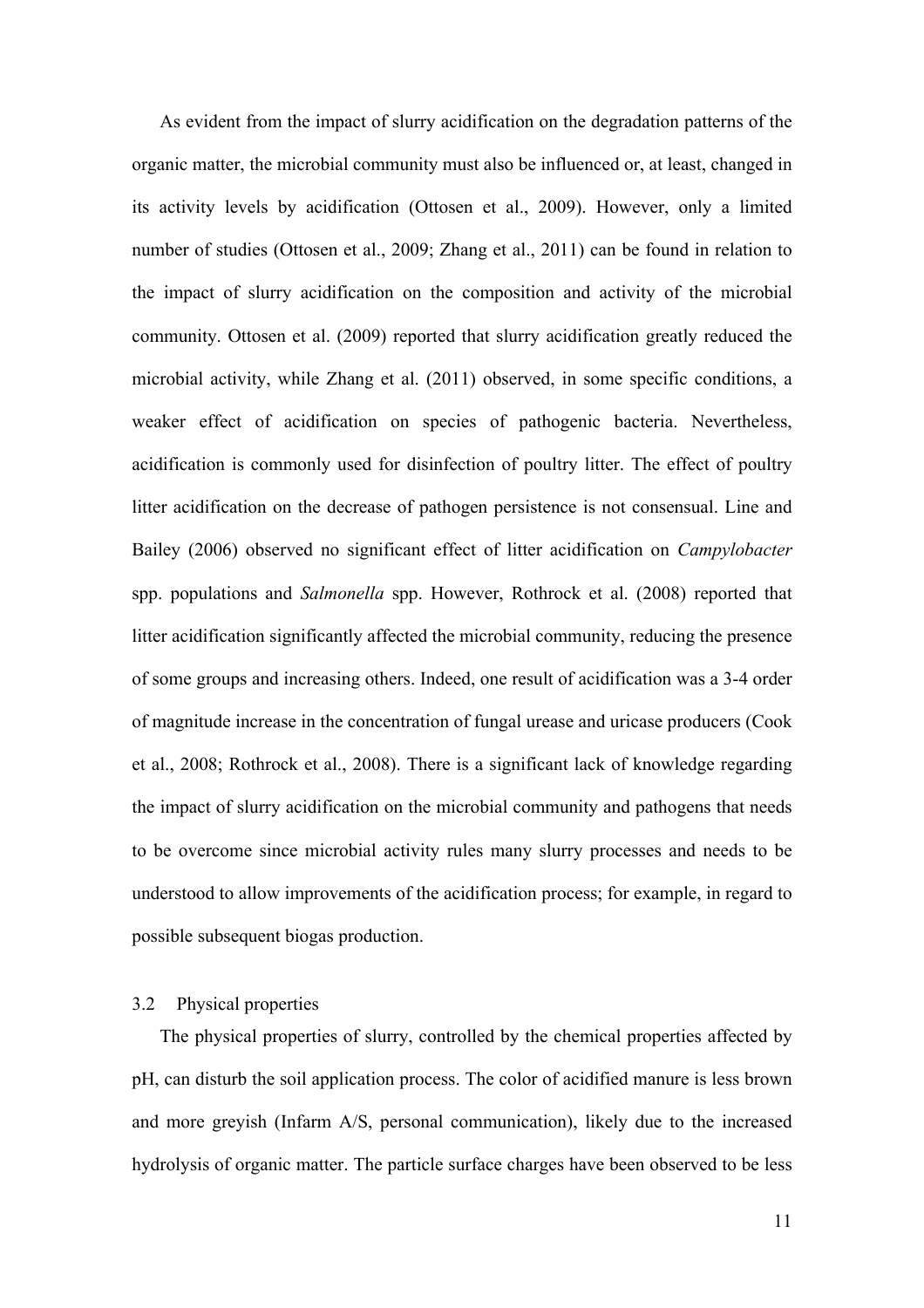negative upon acidification (Zhu et al., 2012; Hjorth et al, 2013), which is reasonable as the majority of acid-bases have fewer charges after protonation. Recent studies (Hjorth et al., 2013) showed that acidified slurry contains fewer particles  $\leq 0.05$  mm than untreated slurry, which can be explained by particle aggregation due to there being less electrostatic repulsion between particles under the conditions of higher conductivity and less negative surface charge. This is supported by observations of lowered viscosity (Infarm A/S, personal communication; Hjorth et al., 2013). However, the data available on particle sizes in acidified slurry are still limited and do not reach similar conclusions. Similarly, the effect of slurry acidification on dry matter content is also not consensual, with some studies reporting an increase and others a decrease (Eriksen et al., 2008; Fangueiro et al., 2009; Kai et al., 2009; Fangueiro et al., 2010; Moset et al., 2012a; Eriksen et al., 2012; Fangueiro et al., 2013; Hjorth et al., 2013).

#### 4 Gaseous emissions

## 4.1 Theoretical aspects

The pH has a large influence on the gaseous emissions of acid-base compounds, since these emissions are related linearly to the content of the potentially released compounds. For a pH decrease from 7.5 to 5.5, the concentration of the gaseous acidbase compound decreases from 1.8% to 0.02% for NH3 and increases from 9% to 91% for  $H_2CO_3$ , from 0.2% to 15% for RCOOH, and from 26% to 97% for  $H_2S$ . It is of note that  $H_2CO_3$  is not directly released but controls the  $CO_2$  emissions. Thus, based only on this calculation, lowering the slurry pH from 7.5 to 5.5 would lead to a decrease of the NH3 emission to only 1% of the normal emission. However, it would increase the emissions of H<sub>2</sub>S (3 times greater),  $CO<sub>2</sub>$  (10 times greater), and volatile fatty acids (100 times greater). Nevertheless, the transfer through the slurry-air interface - which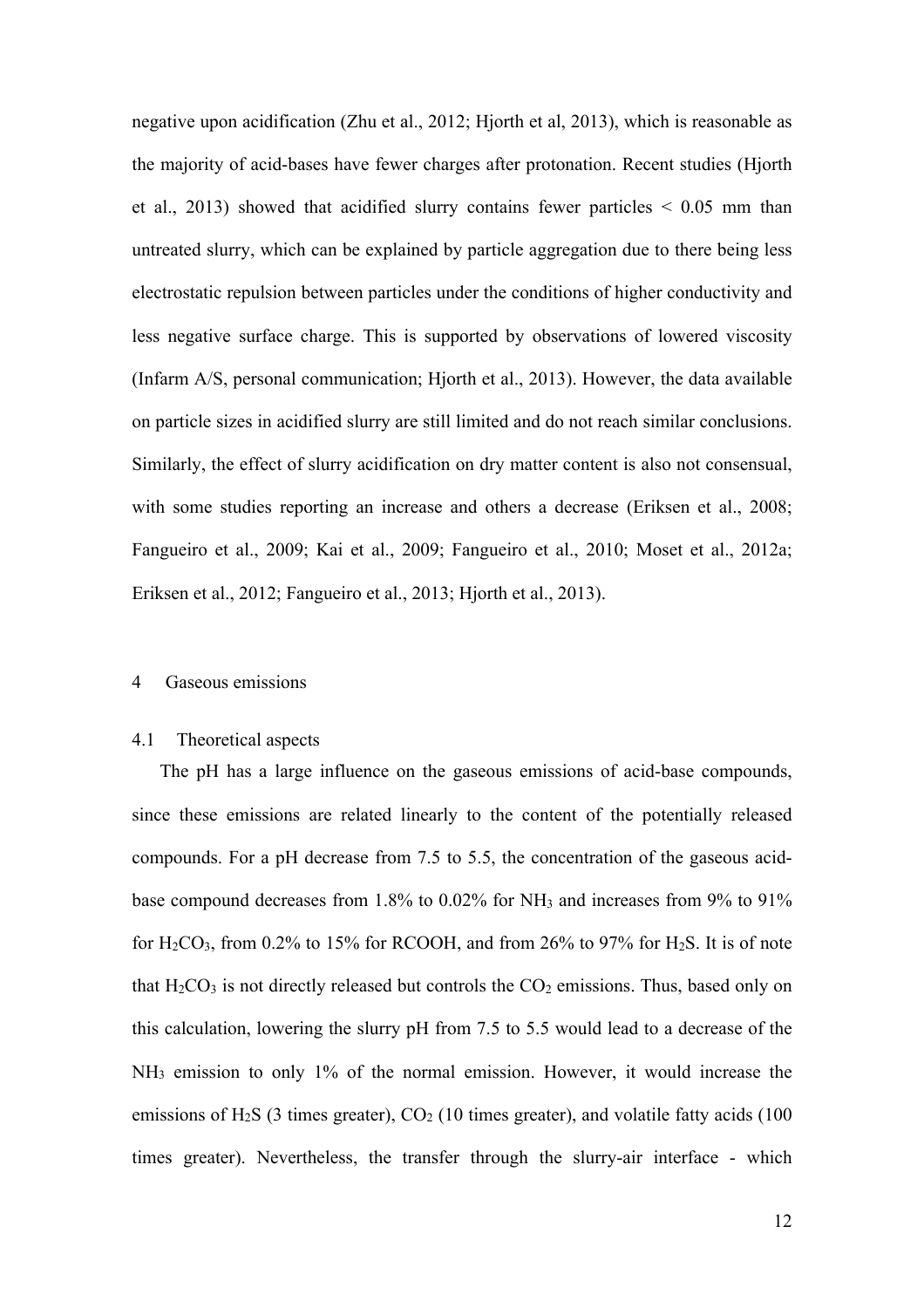depends on the slurry viscosity, air velocity over the slurry surface, and temperature has also to be considered, particularly when considering gaseous emissions during storage. An increase in the absolute gaseous emissions is to be expected, since acidified slurry generally has lower viscosity.

#### 4.2 Real measurements

Ammonia, methane, and carbon dioxide are emitted during all three steps of the slurry management process: in the barn, during storage, and after soil application. However, it has been shown that denitrification and nitrous oxide emissions from slurry stores are very limited and can be discounted (Sommer, 1997; Sommer et al., 2000; Dinuccio et al., 2008). Therefore, we will consider that nitrous oxide is mainly emitted after soil application whereas  $H_2S$  and  $CH_4$  are emitted exclusively during storage and in-house. An overview of the effects of slurry acidification on gaseous emissions is presented in Table 2.

#### 4.2.1 Nitrogen emissions

The main goal of slurry acidification is to minimize NH<sub>3</sub> emissions, which should be reduced due to the higher NH<sub>4</sub><sup>+</sup>/NH<sub>3</sub> ratio (Fig. 1-A). For the long-term acidifications (in-house and early storage tank acidification), the organic matter degradation may be decelerated (section 3.1.3), lowering the production of total ammonium nitrogen (TAN) from proteins. However, a change in the TAN production from urea has not yet been observed.

The lowest pH values tested range from 4.0 (Stevens et al., 1989) to 4.5 (Hartung and Phillips, 1994). At these values, less than 1% of the ammoniacal nitrogen was emitted to the air, compared to non-acidified slurry. Kai et al. (2008) concluded that,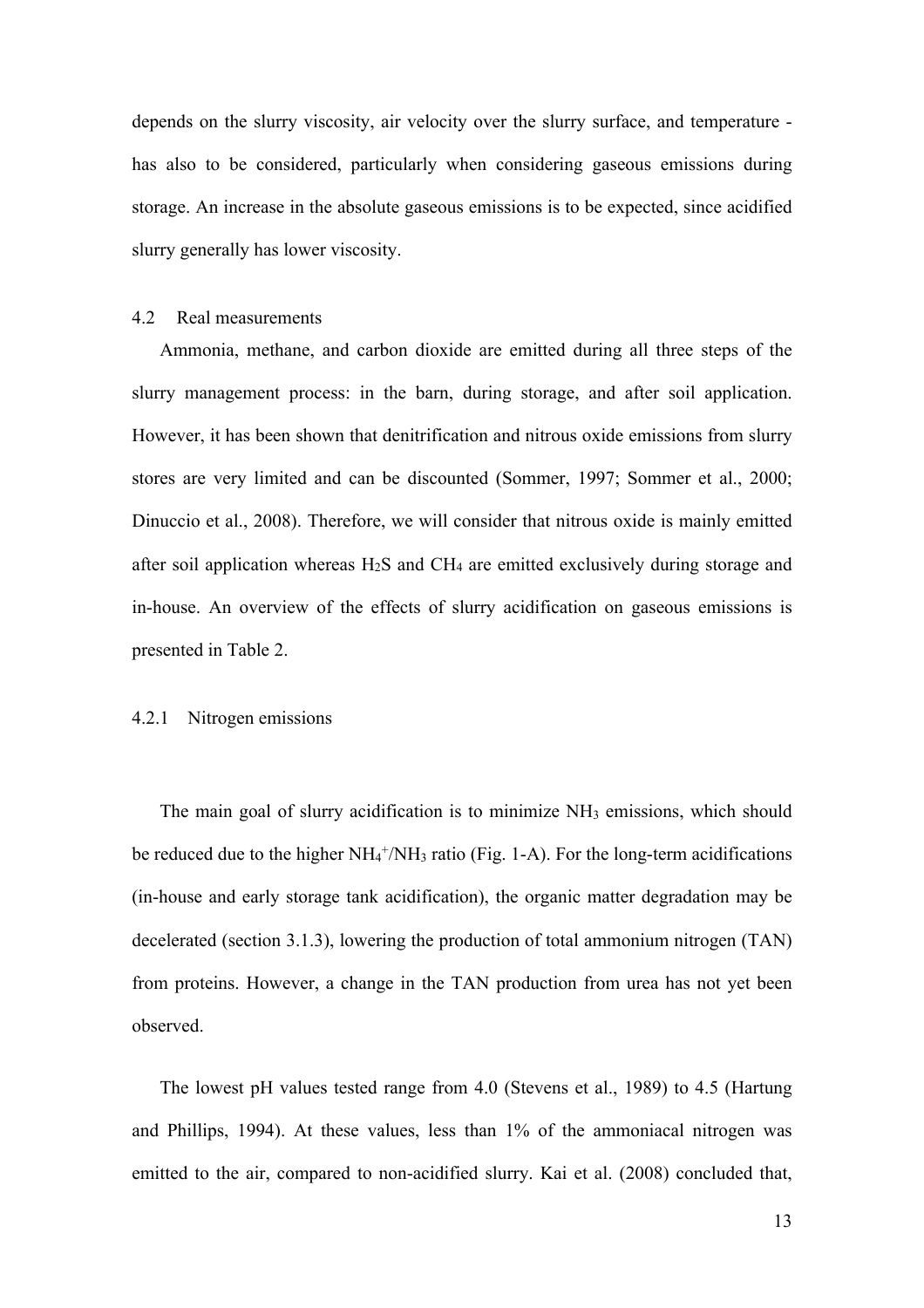when trying to minimize the N losses, slurry acidification is equivalent to or more efficient than other solutions such as covering the slurry store with leca**®** pebbles, straw, natural surface crust, or a PVC cover.

As previously referred to, the efficiency of acidification with regard to reducing NH3 emissions depends on parameters such as the additive, target pH, slurry type, and step in the slurry management chain (Ndegwa et al., 2008). Several studies have confirmed that NH3 emissions are directly related to the final pH of the slurry, following the addition of the amendment (Stevens et al., 1989; Vandré and Clemens, 1997; Berg, 2003; Dai and Blanes Vidal, 2012; Petersen et al., 2012). The efficiency of the additives used to decrease NH<sub>3</sub> emissions during storage varies significantly. The most efficient are strong acids such as  $H_2SO_4$  or HCl (Ndegwa et al., 2008). Berg et al. (2006) reported that lactic acid reduced  $NH_3$  emissions by 65-88%, with pH values between 5.7 and 4.2, whereas nitric acid reduced NH3 emissions by only 29-71% for the same pH values. Other acidifying agents, such as alum, have been used, mainly with poultry manure, and gave decreases in NH<sub>3</sub> emissions similar to those obtained with strong acids. The addition of aluminum sulfate to cattle slurry gave decreases in  $NH<sub>3</sub>$ emissions of 60% at pH 5 (Lefcourt and Meisinger, 2001) and 98% at pH 4.2 (Shi et al., 2001).

With field application acidification, decreases of  $NH<sub>3</sub>$  emissions in the range of 40-80% with pig slurry (Stevens et al., 1989; Biocover A/S, 2012; Nyord, 2013) and 15- 80% with cattle slurry (Stevens et al., 1989; Frost et al., 1990; Bussink and Bruins, 1992; Stevens et al., 1992; Pain et al., 1994) can be achieved.

Only a limited number of studies have considered the impact of slurry acidification on  $N_2O$  emissions following soil application. Velthof and Oenema (1993) concluded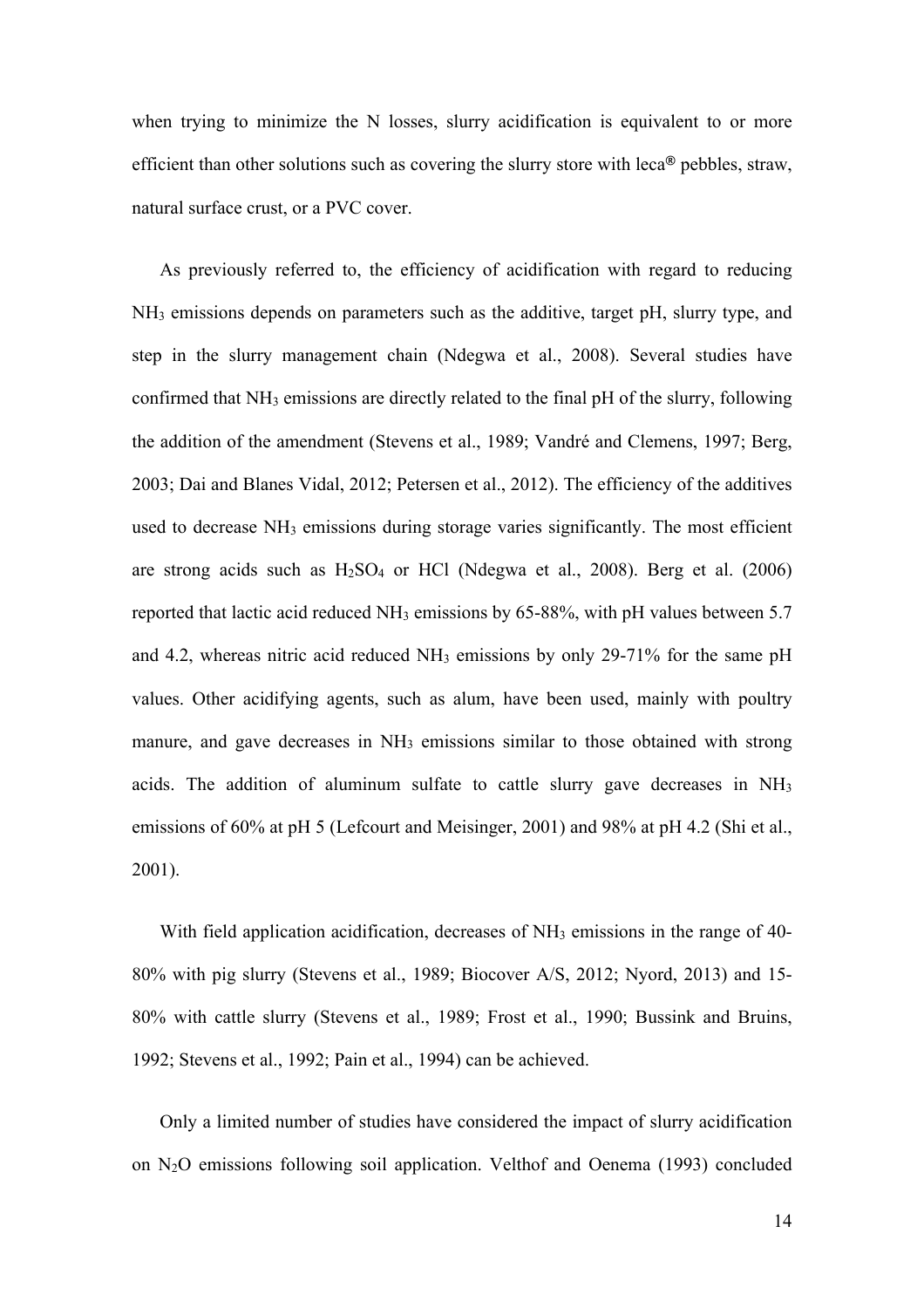that acidification of slurry with  $HNO<sub>3</sub>$  led to higher  $N<sub>2</sub>O$  emissions, but they attributed this to the addition of  $NO<sub>3</sub>$  via the acid rather than to the pH change. They also compared two target pH values and stressed the importance of the acidification time: when acidification was performed immediately before soil application, slurry pH (6 or 4.5) had no effect on  $N_2O$  emissions, but when acidified one week prior to soil application, higher  $N_2O$  emissions were observed from slurry acidified to pH 6 rather than pH 4.5. Fangueiro et al. (2010) followed the  $N_2O$  emissions from a sandy soil amended with acidified or non-acidified pig slurry, or with the liquid and solid fractions obtained after separation of the acidified and raw slurry. Over the first 47 days of incubation, lower  $N_2O$  emissions were observed from the acidified slurry and the liquid and solid fractions. But later, higher emissions were observed from acidified raw slurry - whereas emissions from the acidified liquid and solid fractions remained lower than from the non-acidified liquid and solid fractions, respectively. The authors also reported that the start of the  $N_2O$  emissions was delayed for the acidified slurry: as will be seen later, acidification can delay nitrification and consequently denitrification, the main source of  $N_2O$ .

#### 4.2.2 Carbon emissions

Carbon dioxide is a well-known greenhouse gas, but in some studies of slurry management  $CO<sub>2</sub>$  emissions are not considered because they belong to the natural carbon cycle. However, when considering slurry acidification, one has to ensure that such treatment does not induce an increase in  $CO<sub>2</sub>$  emissions, although this could be expected due to the higher  $H_2CO_3/HCO_3$  ratio. For long-term acidifications (section 2.2), the organic matter degradation may be decelerated (section 3.1.3), lowering the production of carbonate. In contrast, the acidification also causes dissolution of minerals, increasing the content of dissolved carbonate (section 3.1.2).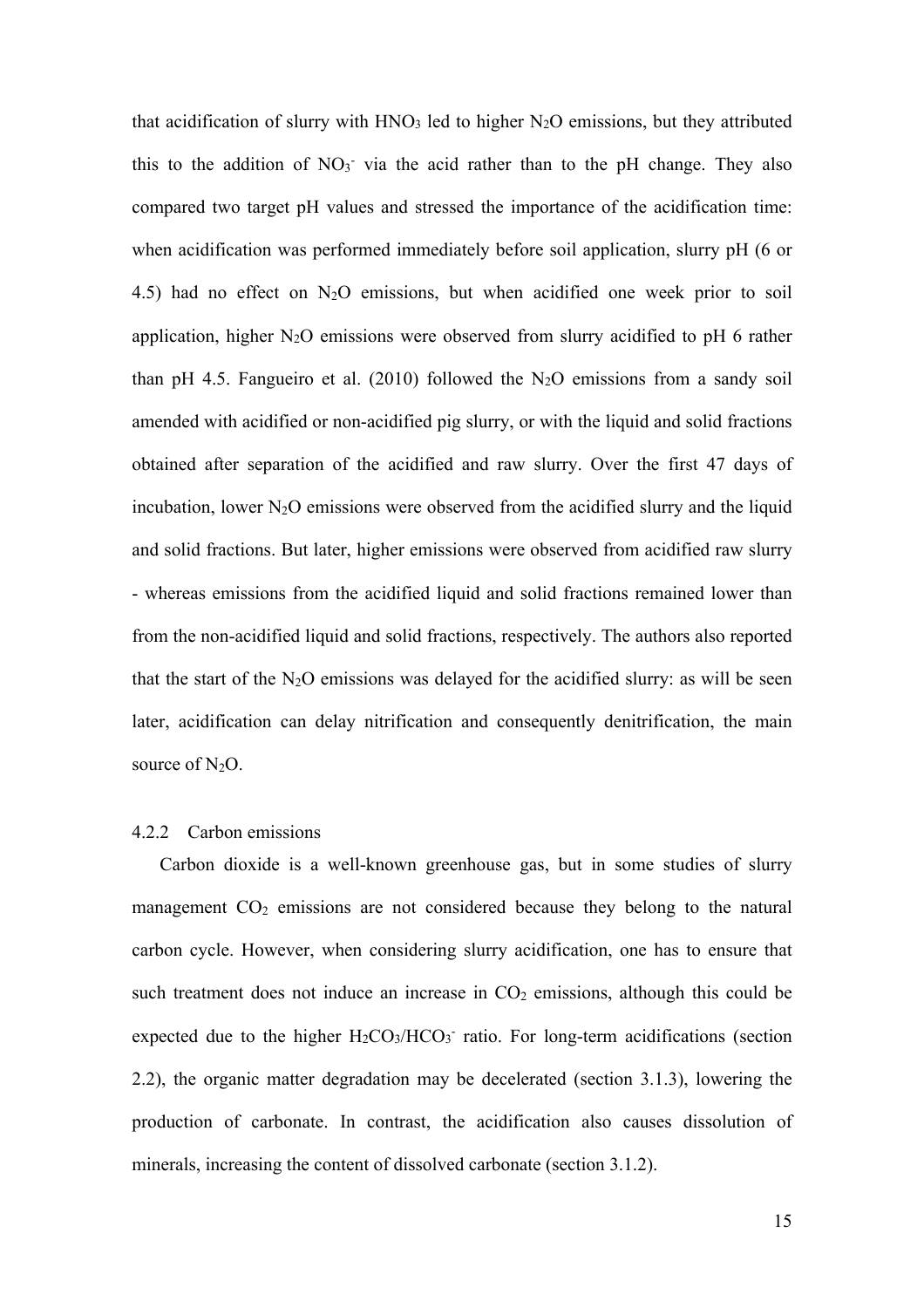The emission of  $CO<sub>2</sub>$  occurs mainly during the acidification process (Dai and Blanes Vidal, 2013; Fangueiro et al., 2013), when emission rates can be 2-10 times higher than during the subsequent storage. However, Fangueiro et al. (2013) observed lower  $CO<sub>2</sub>$ emissions from acidified than from non-acidified slurry over the whole storage period. Dai and Blanes Vidal (2013) did not find significant differences over 40 days. It is noteworthy that a larger and faster decay of  $CO<sub>2</sub>$  emissions is observed in acidified relative to non-acidified slurry during the first days of storage.

Following soil application, lower  $CO<sub>2</sub>$  emissions were observed in soil amended with acidified pig or cattle slurry relative to non-acidified slurries (Fangueiro et al., 2010; Fangueiro et al., 2013). Acidification may change the dry matter content (section 3.1.5); these authors showed that this effect is more significant in slurries of low dry matter content. Such decreased  $CO<sub>2</sub>$  emissions can reflect lower microbial activity in the soil, with a negative impact on nutrients cycling. Nevertheless, the lower the  $CO<sub>2</sub>$ emissions, the higher the amount of carbon stored in the soil.

Slurry acidification acts on methanogenesis; therefore, CH4 emissions should be lowered by long-term acidification treatments, but not by short-term acidification (section 3.1.3). The reason may be an increased amount of protonated acids, which act as an inhibitor (Ottosen et al., 2009). Only a few studies have looked at the impact of acidification on methane emissions during slurry storage. Berg et al. (2006) reported that slurry acidification decreased CH4 emissions during storage but also that such decreases did not depend on the target pH below pH 5. The effect on  $CH_4$  emissions depends strongly on the acid used. Published studies targeting different pHs reported decreases  $>90\%$  with lactic acid against 67-87 % with H<sub>2</sub>SO<sub>4</sub>, 40-65 % with HCl, and 17-75% with nitric acid (Berg et al., 2006; Berg and Paszicki, 2006; Petersen et al., 2012).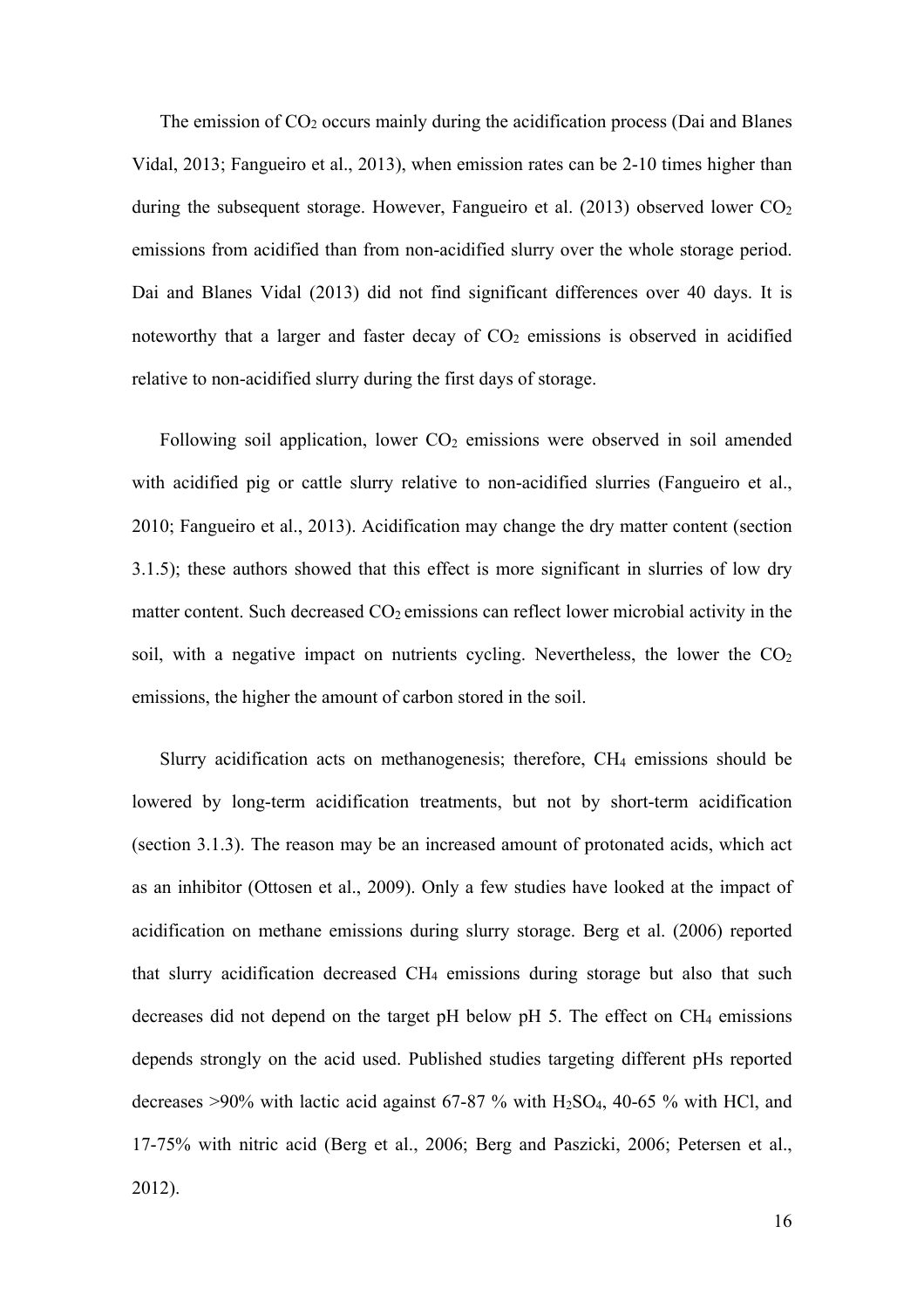#### 4.2.3 Hydrogen sulfide

Hydrogen sulfide emissions were unaffected by acidification in some studies, but in others showed a decrease (Eriksen et al., 2012; Dai and Blanes-Vidal, 2013; Hjorth et al., 2013). An increase of  $H_2S$  emissions has been observed immediately after acidification (Dai and Blanes-Vidal, 2013); this can happen because existing sulfide is protonated (Fig. 1-B) and also due to the initiation of mixing (Dai and Blanes-Vidal, 2013). When acidification is performed with  $H_2SO_4$ , an increase of  $H_2S$  may occur since the activity of sulfate-reducing bacteria can be stimulated by the addition of inorganic sulfur (Dai and Blanes-Vidal, 2013). Nevertheless, such bacteria are also sensitive to pH; consequently, acidification to low pH may limit their activity and hence  $H_2S$ emissions (Eriksen et al., 2008). Furthermore,  $H_2S$  emissions can be avoided by oxygenation of acidified slurry (Jensen, 2002). Additionally, the lower rate of organic matter degradation - including protein (section 2.1.3) - may decrease the production of sulfate and thus sulfide.

### 5 Following land application

## 5.1 Plant nutrient availability and crop production

A delay of ammonium N nitrification was observed in soils amended with acidified slurries, relative to non-acidified ones (Fangueiro et al., 2010; Fangueiro et al., 2013). This delay lasted for about 20 days, for both pig and cattle slurry. Furthermore, for more than 60 days, the  $NH_4^+$  concentration in soil amended with acidified slurry or the liquid fraction of slurry remained significantly higher than in soil amended with the raw materials. The reasons for this are not clear and might involve a combination of nitrification delay, reduction/inhibition of nitrogen immobilization, and stimulation of organic N mineralization (Fangueiro et al., 2009). The effect of slurry acidification on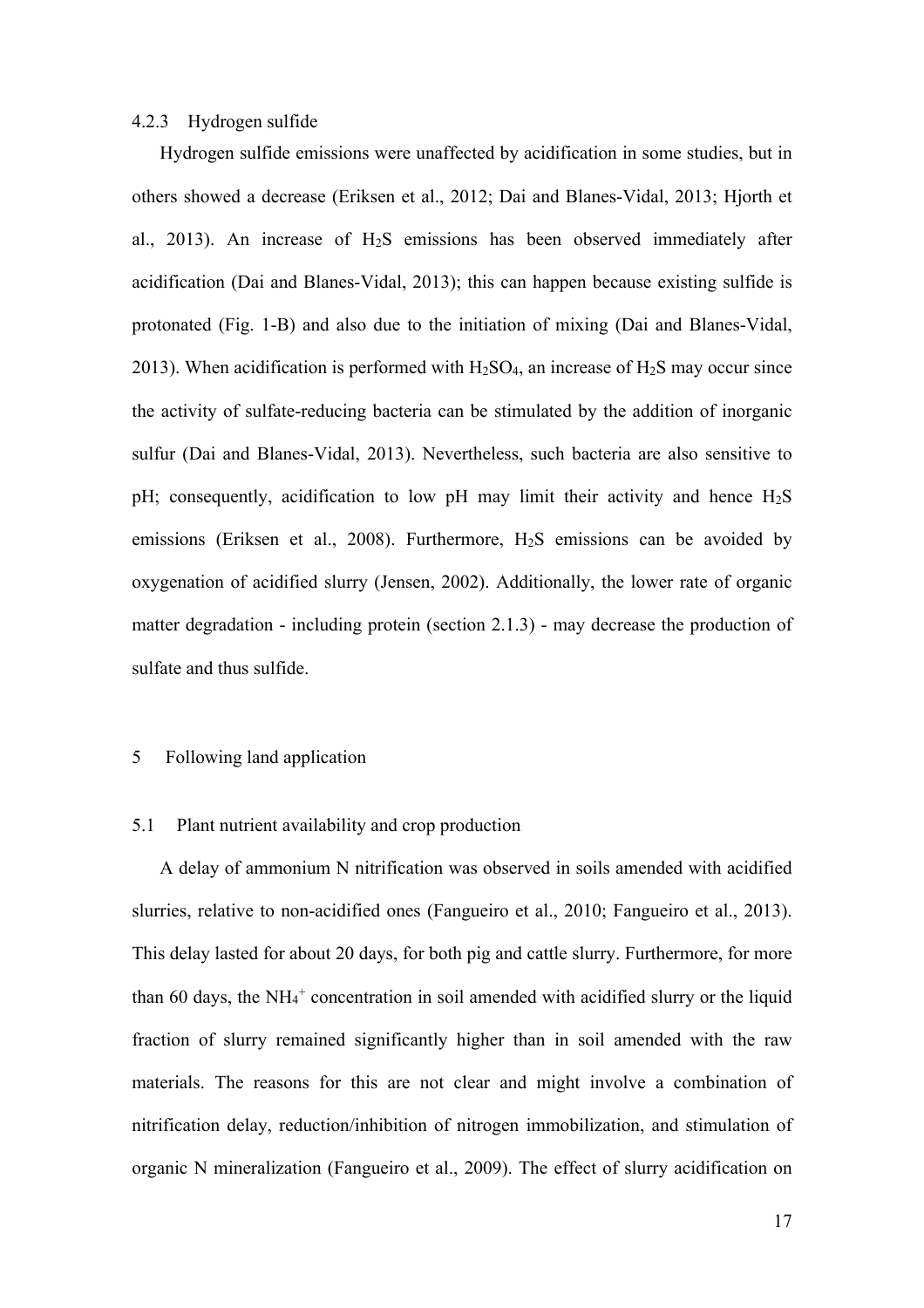the mineral fertilizer equivalent (MFE) has been estimated in several studies, but the results varied significantly (Fig. 6). Sørensen and Eriksen (2009) observed no significant effects of slurry acidification on the MFE when slurry was incorporated before sowing a barley crop. However, the same authors reported an increase of the MFE in a range of 39-63 % for cattle slurry and 74-100% with pig slurry, when acidified slurry was band applied. Kai et al. (2008) reported a 43 % increase of the MFE with application of acidified slurry, relative to raw slurry, in a three-year experiment with a winter wheat and spring barley rotation. These authors also reported that acidified slurry is easier to handle when used to supply mineral N, since its  $NH_4^+$ content is more constant relative to non-acidified slurry due to minimal NH3 losses. This point is essential to increasing the farmer's confidence in using slurry as a substitute for mineral fertilizer

Roboredo et al. (2012) followed the dynamics of P in soil amended with acidified or non-acidified pig slurry, and observed a significant effect of acidification on the P availability in soil as well as its evolution with time. Slurry acidification increased the most labile fraction of P and no P immobilization was observed in soil amended with acidified slurry. Slurry acidification can indeed induce the dissolution of some inorganic phosphates, leading to higher inorganic P concentrations in the most labile fraction (section 3.1.2). Petersen et al. (2013) also reported an increase of P availability in soils amended with acidified slurry, relative to non-acidified slurry.

The content of easily accessible organic matter may increase (section 3.1.3) in soil amended with acidified slurry. This will impact directly on soil microbial activity and indirectly on crop production and nutrient removal, since the dynamics of most nutrients are positively correlated with carbon availability.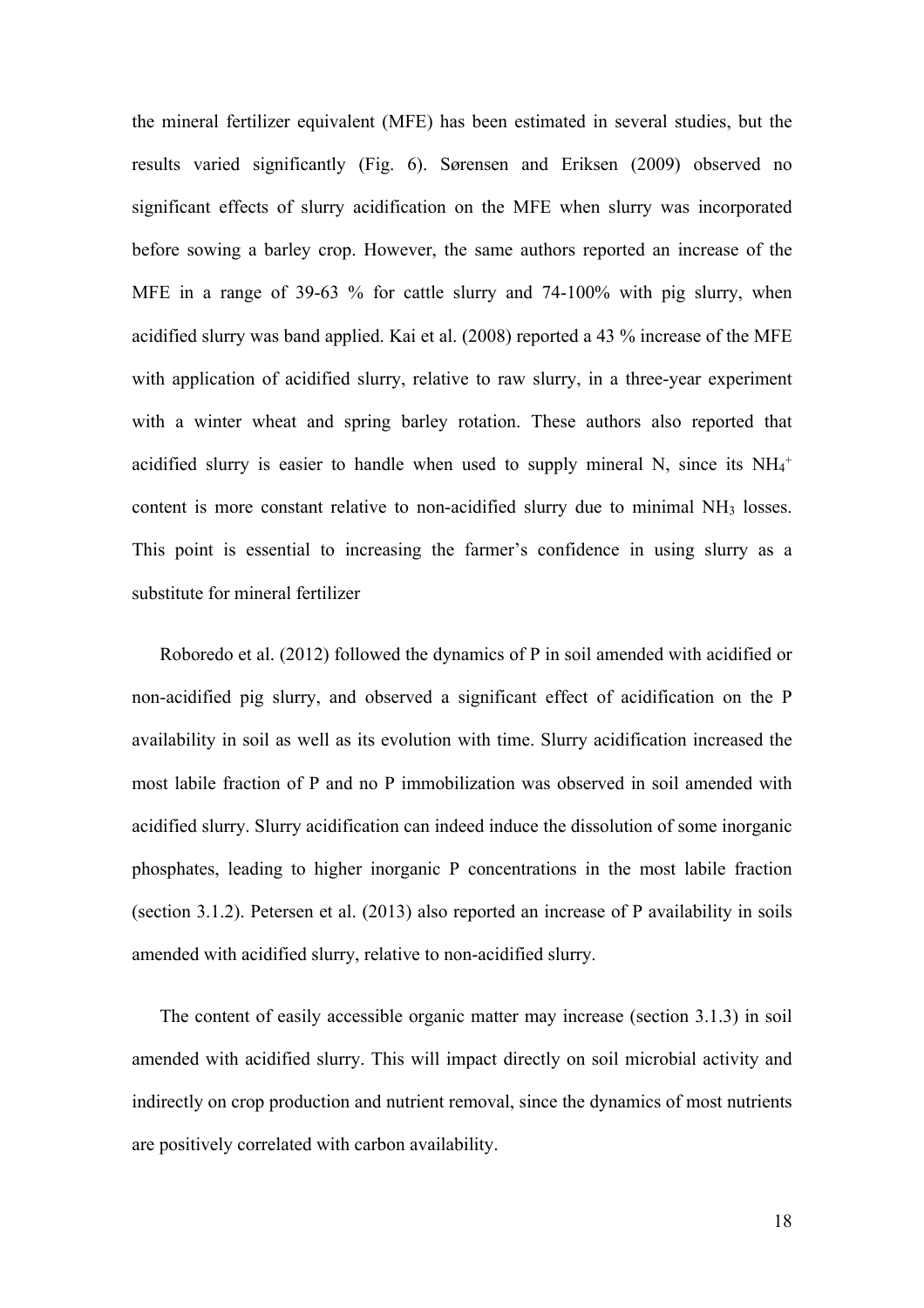The increased availability of nutrients in soils amended with acidified slurry led to significant increases in yields of winter wheat (Kai et al., 2008; Birkmose and Verstergaard, 2013), spring Barley (Kai et al., 2008), and maize (Petersen et al., 2013). When applied to permanent grasslands, acidified slurry also increased herbage yields (Frost et al., 1990; Pain et al., 1994) but, according to Pain et al. (1994), this effect was observed only at the first cut following autumn application whereas in the remaining cuts no differences were observed. Nevertheless, more field trials are still needed to accurately assess this effect.

# 5.2 Leaching

The speciation of the acid/bases has a significant influence on the chemical system of slurry, namely its ionic strength, particle surface charges, interactions between particles and dissolved compounds, and microbial cell membrane transfer. Therefore, even after soil application, effects of slurry acidification on nutrients leaching can be anticipated. However, only few data from studies performed in controlled conditions are available and field-scale data are still missing. Macedo et al. (2013), in a pot experiment, compared the effects of acidified and non-acidified cattle slurry application to soil and reported no significant differences between the two treatments on nitrate except during the first  $10-15$  days, when the NO<sub>3</sub> concentration in the soil solution resulting from the acidified slurry treatment was 10 to 20 times lower. Acidification strongly increased the P concentration in the soil solution, particularly during the first 20 days after slurry application. Semintela et al. (2013) observed, in a sandy soil, higher potential nitrate leaching over the first 30 days following application of non-acidified slurry, relative to acidified slurry, but the opposite was observed after day 30. However, the same authors did not report significant differences between acidified and nonacidified slurry in a sandy loam soil. Surgy et al. (2013), in a soil column experiment,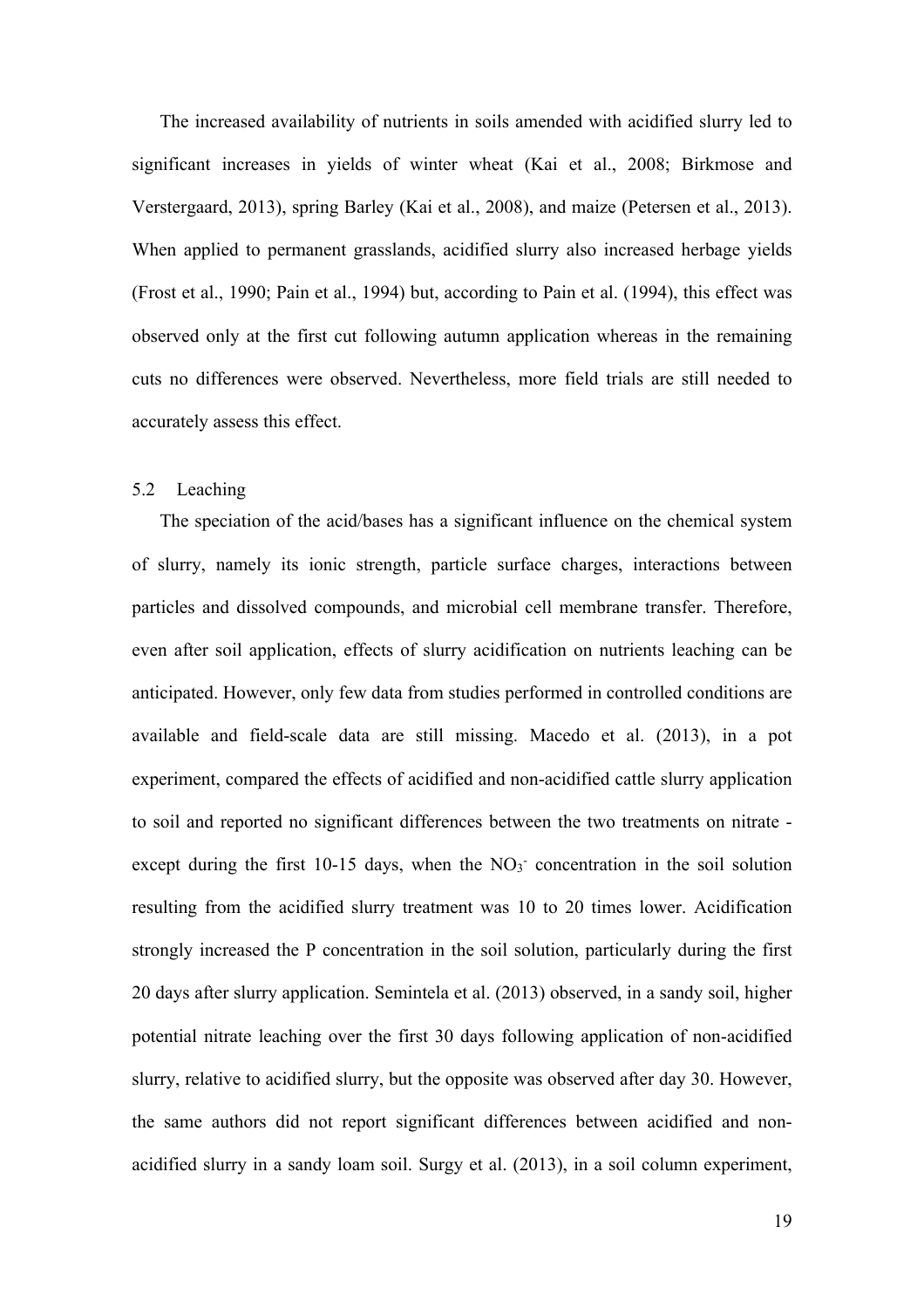did not observe significant differences in the leachate pH, but leaching of salts and nitrate was higher in soils amended with acidified slurry.

### 6 Potential combination of acidification with other treatment technologies

### 6.1 Slurry aeration

Slurry aeration is applied upon acidification to minimize foaming, though it is typically applied to stored slurry to induce nitrification-denitrification and to reduce its odor potential by creating an aerobic environment. Part of the rationale of the odor reduction derives from a rapid, aerobic biological degradation of the volatile fatty acids (VFA) contained in slurry – resulting in a reduction of hydrogen sulfide emissions. Nevertheless, the decrease of the VFA concentration in slurry causes an increase of pH, thus contributing to increased ammonia losses (Zhang and Zhu, 2005). Therefore, aeration and acidification may be seen as antagonistic treatments.

Sørensen and Eriksen (2009) showed an insignificant effect of the aeration of slurry acidified to pH 5.5 with sulfuric acid  $(3.24 \text{ g S kg}^{-1}$  pig slurry) on slurry total N, ammonium N, total S, and organic N concentration, when compared to non-acidified slurry. The same authors also observed no influence of acidification on the content of VFA. In contrast, Cooper and Cornforth (1978) and Zhang and Zhu (2005) performed studies under different temperatures, redox levels, and treatment times, and observed a significant increase of the decomposition of VFA due to aeration of pig slurry.

#### 6.2 Composting

Nitrogen volatilization during composting is highly influenced by the temperature and pH of the compost (Tran et al., 2011). Despite increased implementation of manure composting, few data on the effect of acidification on gaseous losses and the N content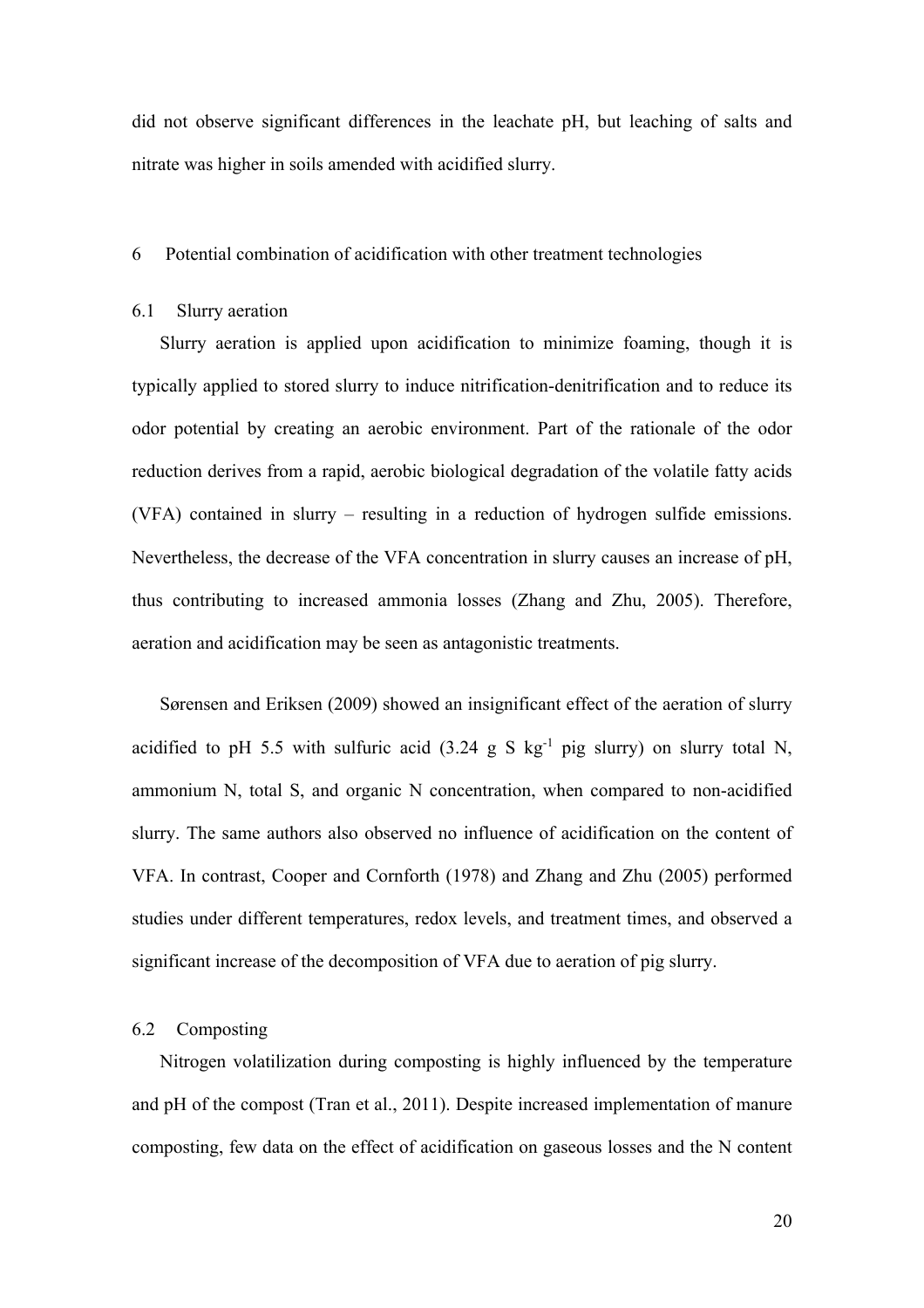in the final product are available in the literature. Mahimairaja et al. (1994) found that the addition of elemental sulfur to poultry manure (which reduced the pH to 6.1-6.6) prior to composting reduced the emission of NH<sub>3</sub> (with respect to non-acidified poultry manure) by 43% to 70% depending on the bulking agent. However, no increase in the  $NH_4^+$ -N or NO<sub>3</sub>-N concentration was observed in composted acidified slurry, suggesting that elemental sulfur addition inhibited the decomposition of uric acid or promoted N immobilization. Gu et al. (2011) assessed the effect of 0.25%-0.50% sulfur (dry weight) and 0.25%-0.50% sulfur in combination with *Thiobacillus thioparus* on the composting of cattle manure. The pH decreased to 6.0 -6.3 and a significantly-higher ammonium concentration (with respect to untreated cattle manure) was observed in the amended composting materials. Nevertheless, the 0.5% treatments represented an excess of sulfur, as reflected in the temperature and germination indexes. Addition of  $CaCl<sub>2</sub>$  or alum to poultry litter or superphosphate  $Ca(H<sub>2</sub>PO<sub>4</sub>)<sub>2</sub>$  to solid pig manure also decreased  $NH_3$  emissions during composting, by 10-74% relative to the controls (Kithome et al., 1999; Tran et al., 2011)

# 6.3 Solid-liquid separation

The liquid fraction from wastewater centrifugation has been observed to increase in volume from 55% to 75% upon lowering the pH from 6.8 to 1.5 (Chen et al., 2001). Similarly, liquid fractions obtained after slurry separation by screw pressing, decanter centrifugation, and flocculation  $+$  dewatering increased in volume from 82% to 91%, from 79% to 88%, and from 45% to 56%, respectively, after long-term in-house acidification from pH 7.0 to 5.3 (Cocolo et al., 2013). Lower dewatering resistance has also been observed after acidification of sewage sludge, which can be explained partly by a lower absolute zeta potential (Zhu et al., 2012). In contrast, a short-term acidification from pH 8.5 to pH 6.0 did not influence the volume of the liquid fraction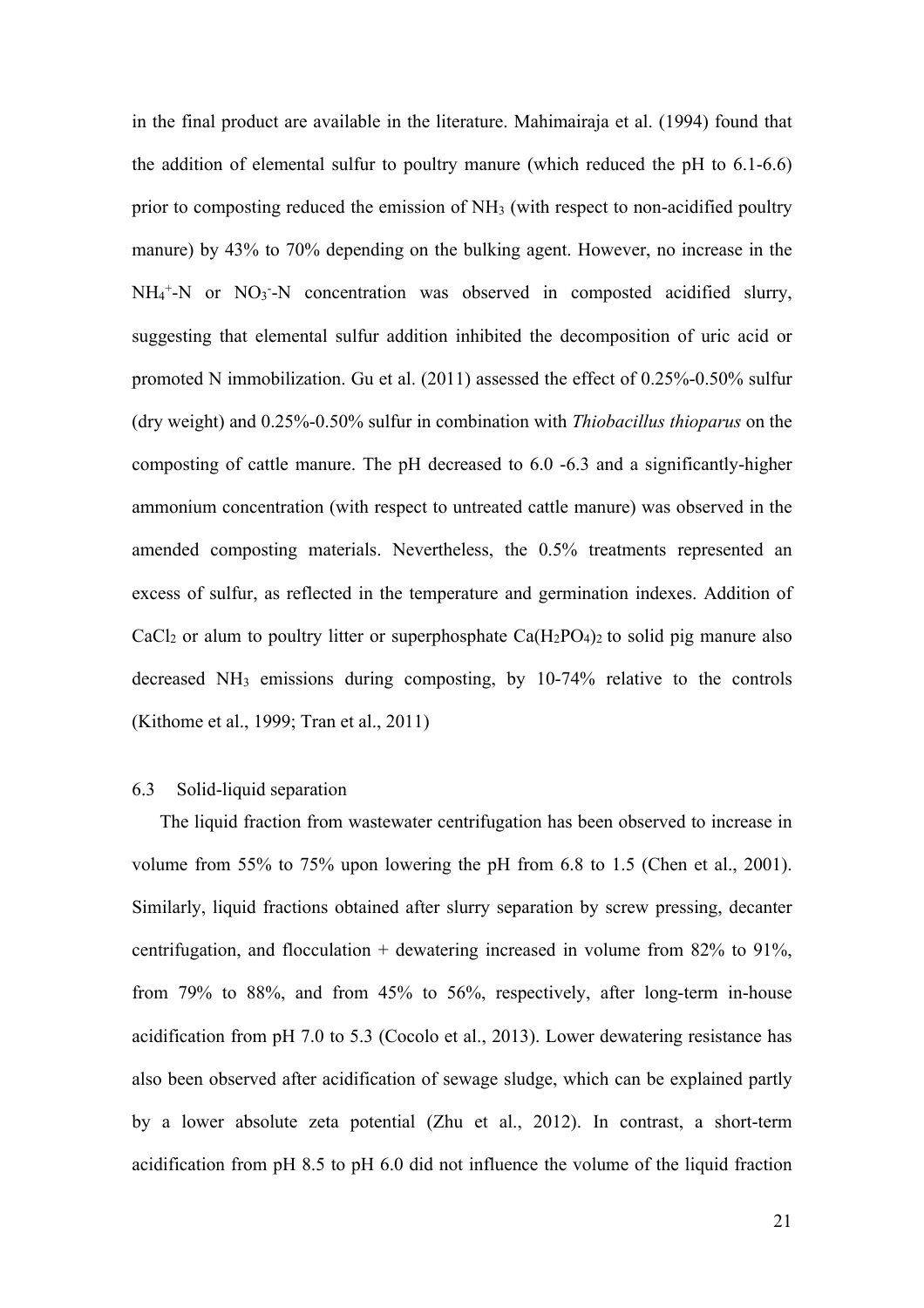obtained by centrifugation (Fangueiro et al., 2009). The increased volume of the liquid fraction after in-house slurry acidification seemed to be due to an operationallysimplified settling of the particles and drainage of the liquid fraction (Cocolo et al., 2013); the long-term acidified slurry showed fewer small particles, decreased liquid viscosity, and increased filtration velocity. The short-term acidification may not provide sufficient time for the particle size changes to occur and thus no variation in the liquid fraction volume was observed. The dry matter content in the liquid fraction from acidified slurry has been shown to be greater than in the control slurry (Cocolo et al., 2013; Fangueiro et al., 2009). This can be explained by a more-rapid separation, causing flushing of nutrients to the filtrate or providing less time for settling of small particles upon centrifugation. In addition, an increase of ash, volatile solids, and protein was also observed in the liquid fraction from acidified slurry (Chen et al., 2001; Cocolo et al., 2013). However, no effect was reported in relation to dissolved components such as VFA, K, and sulfide. The acidification caused dissolution of minerals (see section 3.1.2); thus, the concentrations of P, Mg, Ca, and dissolved divalent, non-precipitating ions such as Cu or Zn increased in the liquid fraction (Fangueiro et al., 2009; Cocolo et al., 2013).

# 6.4 Anaerobic digestion

Biogas production from  $H_2SO_4$ -acidified animal slurry and its liquid fraction has been observed to be below that of the non-acidified slurry and liquid fraction, respectively (Moset et al., 2012a; Sutaryo et al., 2013). This lower biogas production seems to be due to sulfate inhibition (Colleran et al., 1995; Colleran et al., 1998; Moset et al., 2012a) or to toxic conditions for some microorganisms, induced by the high levels of sulfide produced by the sulfate-reducing bacteria. In contrast, biogas production from the solid fraction of acidified slurry is typically not lower than from the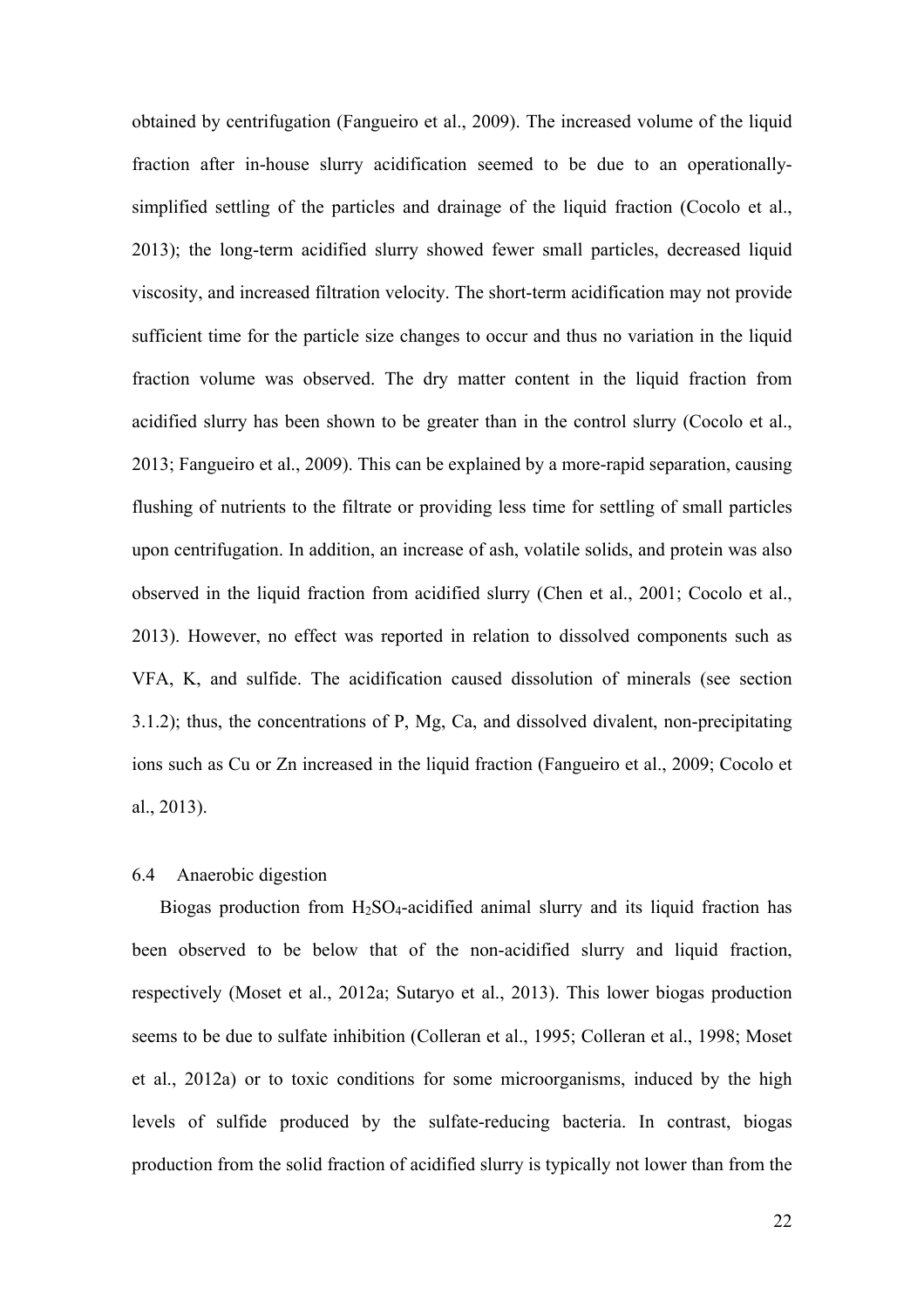non-acidified solid fraction (Sutaryo et al., 2013; Sommer et al., 2014) - probably because the contents of the dissolved VFA and sulfate in the acidified solid fraction are low (Sutaryo 2012). Co-digestion of acidified slurry with non-acidified slurry has been proved to increase biogas production by up to 20%, in a mixture with 10-20% acidified slurry (Moset et al., 2012a; Moset el al., 2012b). The organic degradation during storage of the slurry, before feeding it into the biogas reactor, caused an increased content of easily-degradable organic components (section 3.1.3); this is a likely reason for the increased biogas production. Hence, co-digestion with acidified slurry must balance the beneficial increased content of easily-degradable organic components and the detrimental increased sulfate content. The application of other additives (section 2.1) for the acidification rather than  $H_2SO_4$  should not cause sulfate inhibition, but it may cause other toxicity or microbial competition problems.

#### 7 Conclusions

Acidification of animal slurry has proved to be an efficient solution to minimize NH3 emissions in-house, during storage, and after soil application, as well as to increase the fertilizer value of slurry, without negative impacts on other gaseous emissions. Furthermore, acidification impacts positively on other slurry treatments such as solidliquid separation or composting and, upon the use of a non-sulfur containing additive, it may also impact positively on biogas production. Nevertheless, acidification of slurry might induce higher losses by leaching, due to solubilisation of mineral elements.

Today, the main limiting factor of this technology is the handling of concentrated acid that has to be performed by specialized workers and, in consequence, increases the cost. Alternatives to concentrated acids already exist but more research is still needed to improve both their technical and economic aspects. Moreover, the lack of specific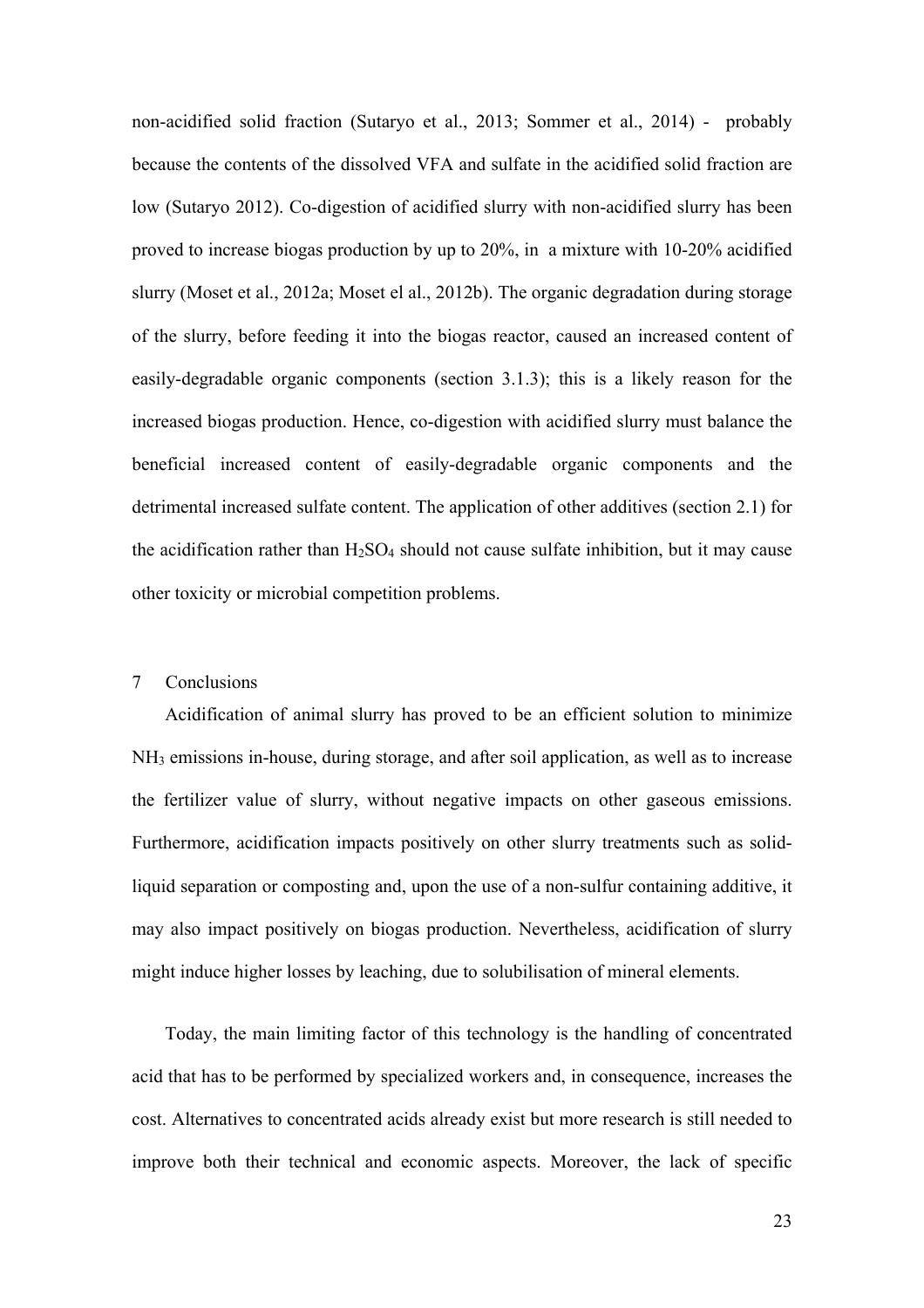equipment for the acidification of solid manures and the separated solid fraction narrows the possible fields of application of the treatment.

More information is needed to have clear evidence that this technology does not induce any pollution swapping. Since slurry acidification is running successfully in Denmark, it is realistic that the technology can be applied in many other countries. However, such dissemination of acidification depends mainly on the country's legislation that will be altered only with a solid scientific basis. The present review highlights the lack of information relative to the long-term impact of acidified slurry application to soil as well as the need for more research on specific topics related with slurry acidification.

### 8 Acknowledgements

The research leading to these results has received funding from the Portuguese Fundação para a Ciência e a Tecnologia (FCT) through the projects "Animal slurry management: sustainable practices at field scale" (PTDC/AGR-PRO/119428/2010) and (ProjectPEst-OE/AGR/UI0528/2011), and from the People Programme (Marie Curie Actions) of the European Union's Seventh Framework Programme FP7/2007-2013/ under REA grant agreement  $n^{\circ}$  [289887]. The authors were also supported by the Danish Council for Strategic Research (DSF) under the research program "Strategic Research in Sustainable Energy and Environment", through the project "Clean and environmentally friendly animal waste technologies for fertilizer and energy production (Cleanwaste)". David Fangueiro has received a grant from the FCT (SFRH/BPD/84229/2012). This document reflects only the author's view and the Union is not liable for any use that may be made of the information contained therein.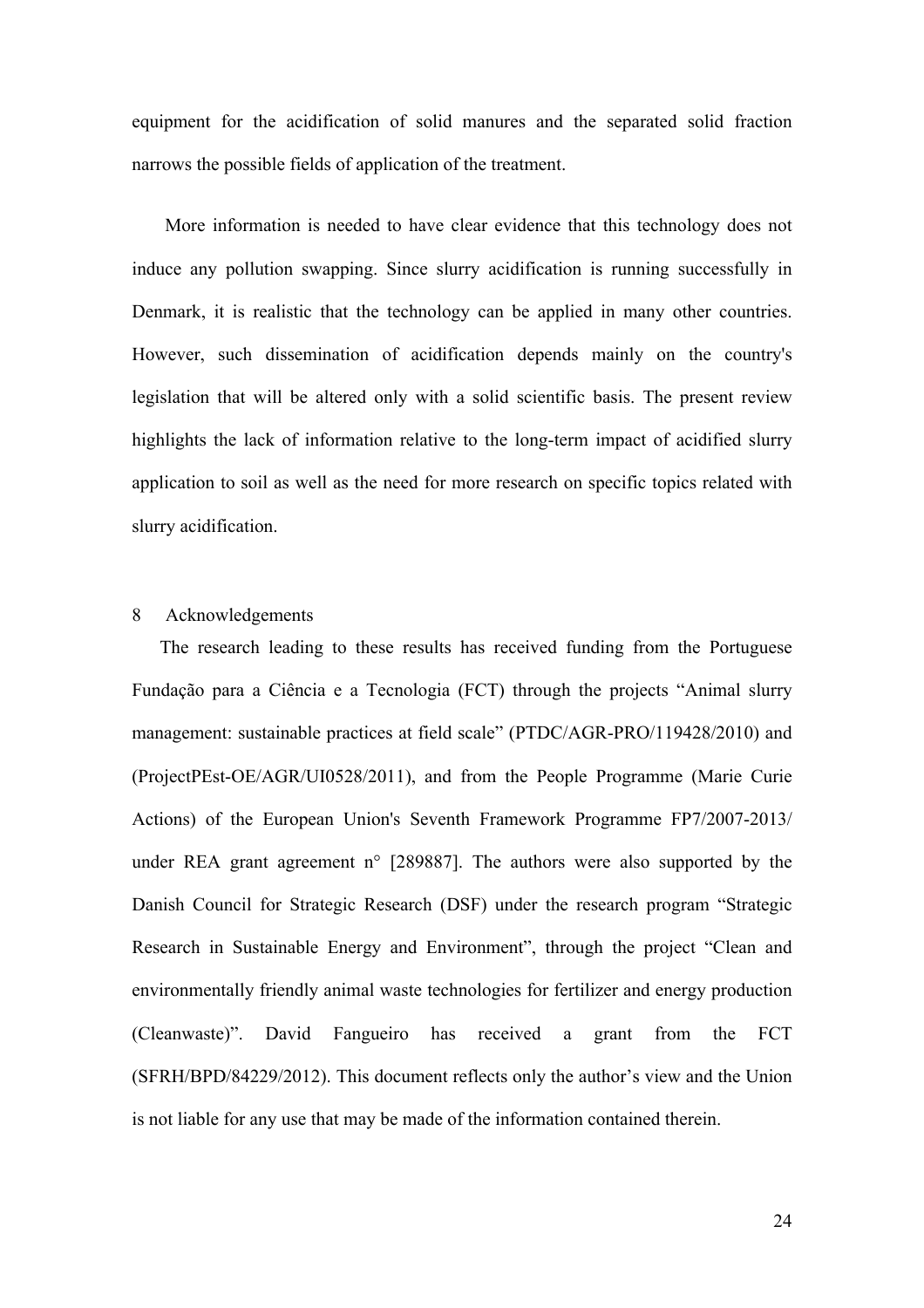#### 9 References

Aarnink, A. J. A., Verstegen, M.W.A., 2007. Nutrition, key factor to reduce environmental load from pig production. Livest. Sci. 109, 194-203.

Armstrong, K.A., Burns, R.T., Walker, F.R., Wilhelm, L.R., Raman, D. R., 2003. Ammonia concentrations in poultry broiler production units treated with liquid alum. Pp. 116-122 in Air Pollution from Agricultural Operations III, Proceedings of the 12-15 October 2003 Conference (Research Triangle Park, North Carolina USA).

Anderson, N., Strader, R., Davidson, C., 2003. Airborne reduced nitrogen: ammonia emissions from agriculture and other sources. Environ.Int., 29, 277–286.

Balsari, P., Dinuccio, E., Gioelli, F., 2006. A low cost solution for ammonia emission abatement from slurry storage. International Congress Series 1293, 323-326.

Berg, W., 2003. Reducing ammonia emissions by combining covering and acidifying liquid manure. 3rd International conference on air pollution from agricultural operations. Raleigh NC., USA, 12-15 October 2003.

Berg, W., Türk, M., Hellebrand, H.J., 2006. Effects of Acidifying Liquid Cattle Manure with Nitric or Lactic Acid on Gaseous Emissions. Workshop on Agricultural Air Quality. Washington D.C USA, June 2006. P 492-498

Berg, W., Paszicki, I., 2006. Mitigation of manure emission during manure storage. International congress series 1293, 213-216

Birkmose, T., Vestergaard, A., 2013. Acidification of slurry in barns, stores and during application: review of Danish research, trials and experience. Proceedings from the 15th RAMIRAN conference, Versailles, France

Biocover A/S, 2012. Vera statement: http://www.veracert.eu/- /media/DS/Files/Downloads/Artikler/VERA/VERA\_erklaering\_2012\_okt\_enkeltside.pd f (accessed 07.05.14)

Blanes-Vidal, V., Nadimi, E.S., 2011. The dynamics of ammonia release from animal waste water as influenced by the release of dissolved carbon dioxide and gas bubbles. Atmos. Environ. 45, 5110-5118.

Bussink, D.W., Bruins, M.A., 1992. Reduction in ammonia volatilization using different slurry application techniques on grassland. Meststoffen 1, 31-36 (In Dutch).

Chen, Y., Yang, H., Gu, G., 2001. Effect of acid surfactant treatment on activated sludge dewatering and settling. Water Res. 35, 2615-2620.

Christensen, M.L., Hjorth, M., Keiding, K., 2009. Characterization of pig slurry with reference to flocculation and separation. Water Res. 43, 773-783.

Christensen, M. L. and Sommer, S.G., 2013. Manure Characterization and Inorganic Chemistry, in Animal Manure Recycling: Treatment and Management (eds S. G. Sommer, M. L. Christensen, T. Schmidt and L. S. Jensen), John Wiley & Sons, Ltd, Chichester, UK.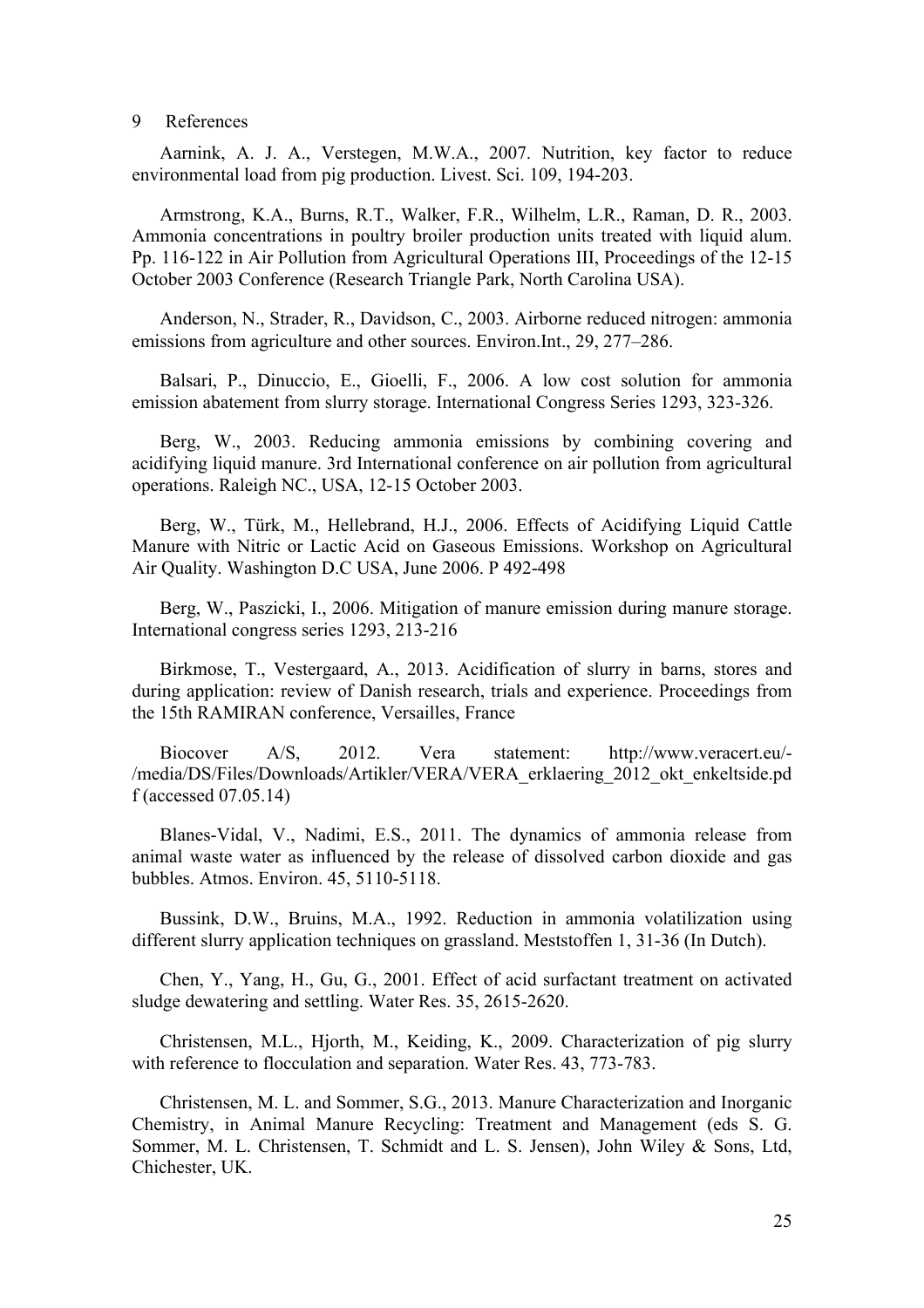Choi, I.H. 2004. A study on reducing the environmental pollutants from animal feces and urine. Ph.D. thesis, Taegu University, Gyong San, South Korea.

Clemens, J., Bergmann, S., Vandre, R., 2002. Reduced ammonia emissions from slurry after self-acidification with organic supplements. Environ Technol 23, 429-435.

Cocolo, G., Hjorth, M., Curnis, S., Provolo, G., 2013. Manure Acidification Affecting Solid-Liquid Separation Efficiency. Proceedings from the 15th RAMIRAN conference, Versailles, France.

Colina, J., Lewis, A., Miller, P.S., 2000. A Review of the Ammonia Issue and Pork Production. Nebraska Swine Reports. Paper 108. http://digitalcommons.unl.edu/coopext\_swine/108

Colleran, E., Finnegan, S., Lens, P., 1995. Anaerobic treatment of sulphate containing waste streams. Antonie Van Leeuwenhoek, 67, 29-46.

Colleran, E., Pender, S., Phipott, U., O-Flaherty, V., Leahy, B., 1998. Full-scale and laboratory-scale anaerobic treatment of citric acid production wastewater. Biodegradation 9, 233-245.

Cook, K.L., Rothrock, M.J., Warren, J.G., Sistani, K.R., Moore Jr., P.A., 2008. Effect of alum treatment on the concentration of total and Ureolytic microorganisms in poultry litter. J. Environ. Qual. 37, 2360-2367.

Cooper, P., Cornforth, I.S., 1978. Volatile fatty acids in stored animal slurry. J. Sci. Food. Agric. 29, 19-27.

Dai, X.R. Blanes-Vidal, V., 2013. Emissions of ammonia, carbon dioxide, and hydrogen sulfide from swine wastewater during and after acidification treatment: Effect of pH, mixing and aeration, J.Environ.Manag., 115, 147-154.

Daumer, M.L., Picard, S., Saint-Cast, P., Dabert, P., 2010. Technical and economical assessment of formic acid to recycle phosphorus from pig slurry by a combined acidification-precipitation process. J, Hazard Mat., 180, 316-365

Dinuccio, E., Berg, W., Balsari, P., 2008. Gaseous emissions from the storage of untreated slurries and the fractions obtained after mechanical separation. Atmos. Environ., 42, 2448–2459

ECETOC, 1994. Technical report n° 62, Ammonia Emissions to Air in Western Europe, 193 pp, Ed. D.A. Stringer, Brussels, Belgium.

Eriksen, J., Sorensen, P., Eisgaard, L., 2008. The fate of sulfate in acidified pig slurry during storage and following application to cropped soil. J. Environ. Qual. 37 (1) 280-286.

Eriksen, J., Adamsen, A.P.S., Norgaard, J.V., Poulsen, H.D., Jensen, B.B., Petersen, S.O., 2010 Emissions of Sulfur-Containing Odorants, Ammonia, and Methane from Pig Slurry: Effects of Dietary Methionine and Benzoic acid. J. Environ. Qual. 39, 1097- 1107.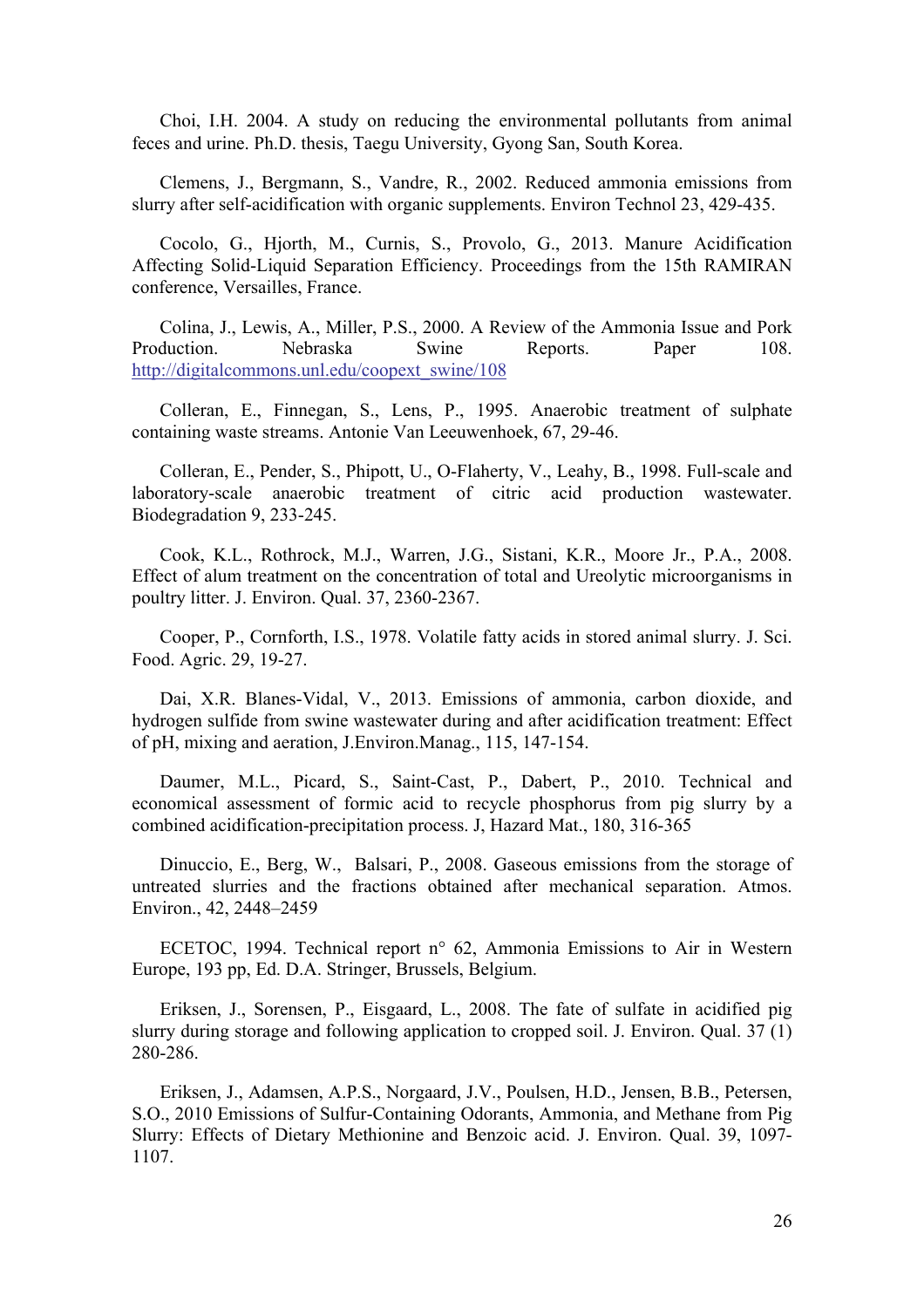Eriksen, J., Andersen, A.J., Poulsen, H.V., Adamsen APS., Petersen S.O., 2012. Sulfur Turnover and Emissions during Storage of Cattle Slurry: Effects of Acidification and Sulfur Addition. J. Environ. Qual. 41(5):1633-1641

Erisman, J.W., Bleeker, A., Hensen, A., Vermeulen, A., 2008. Agricultural air quality in Europe and the future perspectives. Atmos. Environ. 42, 3209-3217.

Fangueiro, D., Ribeiro, H., Vasconcelos, E., Coutinho, J., Cabral, F., 2009. Treatment by acidification followed by solid-liquid separation affects slurry and slurry fractions composition and their potential of N mineralization. Bioresource Technol. 100 (20) 4914-4917.

Fangueiro, D., Ribeiro, H., Coutinho, J., Cardenas, L., Trindade, H., Cunha-Queda, C., Vasconcelos, E., Cabral, F., 2010. Nitrogen mineralization and CO2 and N2O emissions in a sandy soil amended with original or acidified pig slurries or with the relative fractions. Biol. Fert. Soil, 46 (4): 383-391.

Fangueiro, D., Surgy, S., Coutinho, J., Vasconcelos, E., 2013. Impact of cattle slurry acidification on carbon and nitrogen dynamics during storage and after soil incorporation. J. Plant Nutr. Soil Sci., 176: 540-550

Frost, J.P., Stevens, R.J., Laughlin, R.J., 1990. Effect of separation and acidification on ammonia volatilization and on the efficiency of slurry nitrogen for herbage production. Journal of Agricultural Science, 115, 49–56.

Frost, J.P., 1994. Effect of spreading method, application rate and dilution on ammonia volatilization from cattle slurry. Grass and Forage Science, 49, 391–400

Gungor, K., Jurgensen, A., Karthikeyan, K.G., 2007. Determination of phosphorus speciation in dairy manure using XRD and XANES Spectroscopy. J. Environ. Qual. 36 (6) 1856-1863.

Gu, W., Zhang, F., Xu, P., Tang, S., Xie, K., Huang, X., Huang, Q., 2011. Effects of sulphur and Thiobacillus thioparus on cow manure aerobic composting. Bioresource Technol., 102, 6529-6535.

Gyldenkaerne, S., 2013. Estimation of the Green House Gas (GHG) emission from the Manure application system SyreN+. Report, Aarhus University, p.11

Häni, C., Kupper, T., Jocher, M., Neftel, A., Sintermann, J., 2012. Amendment of biochar to slurry: a possibility to mitigate ammonia emissions? Proceedings of the International Symposium on Emission of Gas and Dust from Livestock – Saint-Malo, France.

Harsø Maskiner A/S, 2014. http://harso.dk/tankforsuring-.html (accessed 07.05.14).

Hartung, J., Phillips, V.R., 1994. Control of gaseous emissions from livestock buildings and manure stores. J. Agric. Eng. Res. 57, 173e189.

Hjorth, M., Cocolo, G., Jonassen, K., Sommer, S.G., 2013. Acidifications effect on transformations in and composition of animal slurry. Proceedings from the 15th RAMIRAN conference, Versailles, France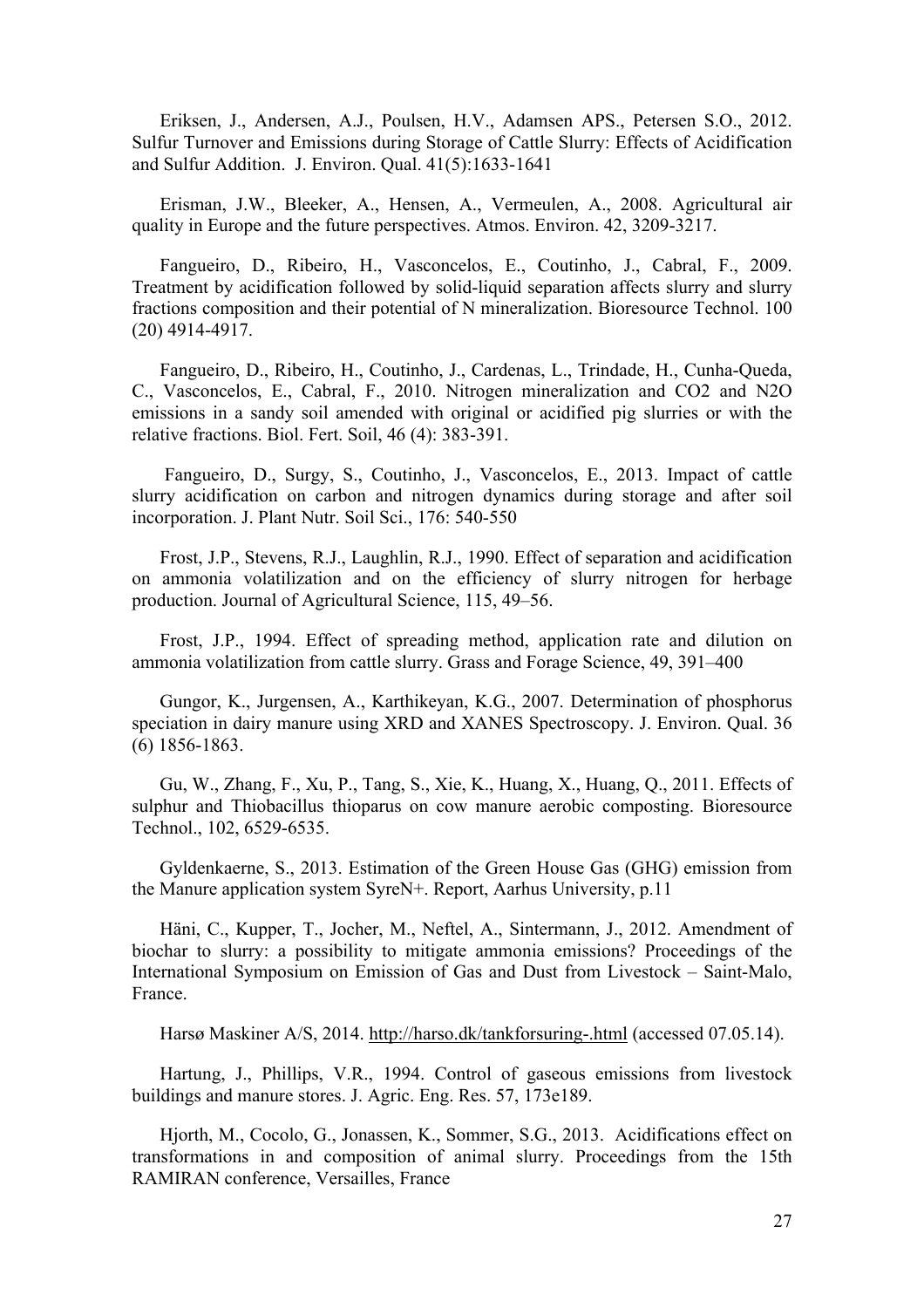Hua, L., Wu, W., Liu, Y., McBride, M.B., Chen, Y., 2009. Reduction of nitrogen loss and Cu and Zn mobility during sludge composting with bamboo charcoal amendment. Environ. Sci. Pollut. Res. 16, 1–9.

Huijsmans, J.F.M., Hol, J.M.G., Vermeulen, G.D., 2007. Effect of application method, manure characteristics, weather and field conditions on ammonia volatilization from manure applied to arable land. Atmos. Environ., 37, 3669–3680

Husted, S., Jensen, L.S., Jorgensen, S.S., 1991. Reducing ammonia loss from cattle slurry by the used of acidifying additives: the role of the buffer system. J. Sci. Food Agr., 57, 335–349

Infarm A/S, 2014. http://mst.dk/virksomhedmyndighed/landbrug/husdyrgodkendelser/den-bedste-tilgaengelige-teknik-(bat)-ogmiljoeteknologi/teknologilisten/ (accessed 07.05.14).

Jensen, A.O., 2002. Changing the environment in swine buildings using sulfuric acid. Transactions of the ASAE, 45(1), 223–227.

Jensen, L.S., Sommer, S.G., 2013. Manure Organic Matter – Characteristics and Microbial Transformation, in Animal Manure Recycling: Treatment and Management (eds S. G. Sommer, M. L. Christensen, T. Schmidt and L. S. Jensen), John Wiley & Sons, Ltd, Chichester, UK.

Jørgen Hyldgaard Staldservice A/S (2014) http://www.jhstaldservic.dk/landbrug/ tag/forsuring-teknologi-listen (accessed 07.05.14)

Kai, P., Pedersen, P., Jensen, J.E., Hansen, M.N., Sommer, S.G., 2008. A wholefarm assessment of the efficacy of slurry acidification in reducing ammonia emissions. Eur. J. Agron. 28, 148-154.

Kithome, M., Paul, J.W., Bomke, A.A., 1999. Reducing nitrogen losses during simulated composting of poultry manure using adsorbents or chemical amendments. J. Environ. Qual., 28, 194-201

Kyndestoft Maskinfabrik Aps (2014) http://mst.dk/media/mst/8059874/melt\_ind stilling kyndestoft till g fuldg dskning endelig140318.pdf (accessed 07.05.2014)

Lefcourt, A.M., Meisinger, J.J., 2001. Effect of adding alum or zeolite to dairy slurry on ammonia volatilization and chemical composition. J. Dairy Sci. 84, 1814– 1821.

Li, H., Xin, H., Burns, R.T., Liang, Y., 2006. Reduction of Ammonia Emission from Stored Poultry Manure Using Additives: Zeolite, Al+clear, Ferix-3 and PLT" Agricultural and Biosystems Engineering Conference Papers, Posters and Presentations 2006 ASABE Annual International Meeting, Portland, Oregon

Lindsay, W. L., 1979. Chemical equilibria in soils. Wiley-Interscience, USA.

Line, J.E., Bailey, J.S., 2006. Effect of on-farm litter acidification treatments on Campylobacter and Salmonella populations in commercial broiler houses in northeast Georgia. Poult. Sci. 85, 1529e1534.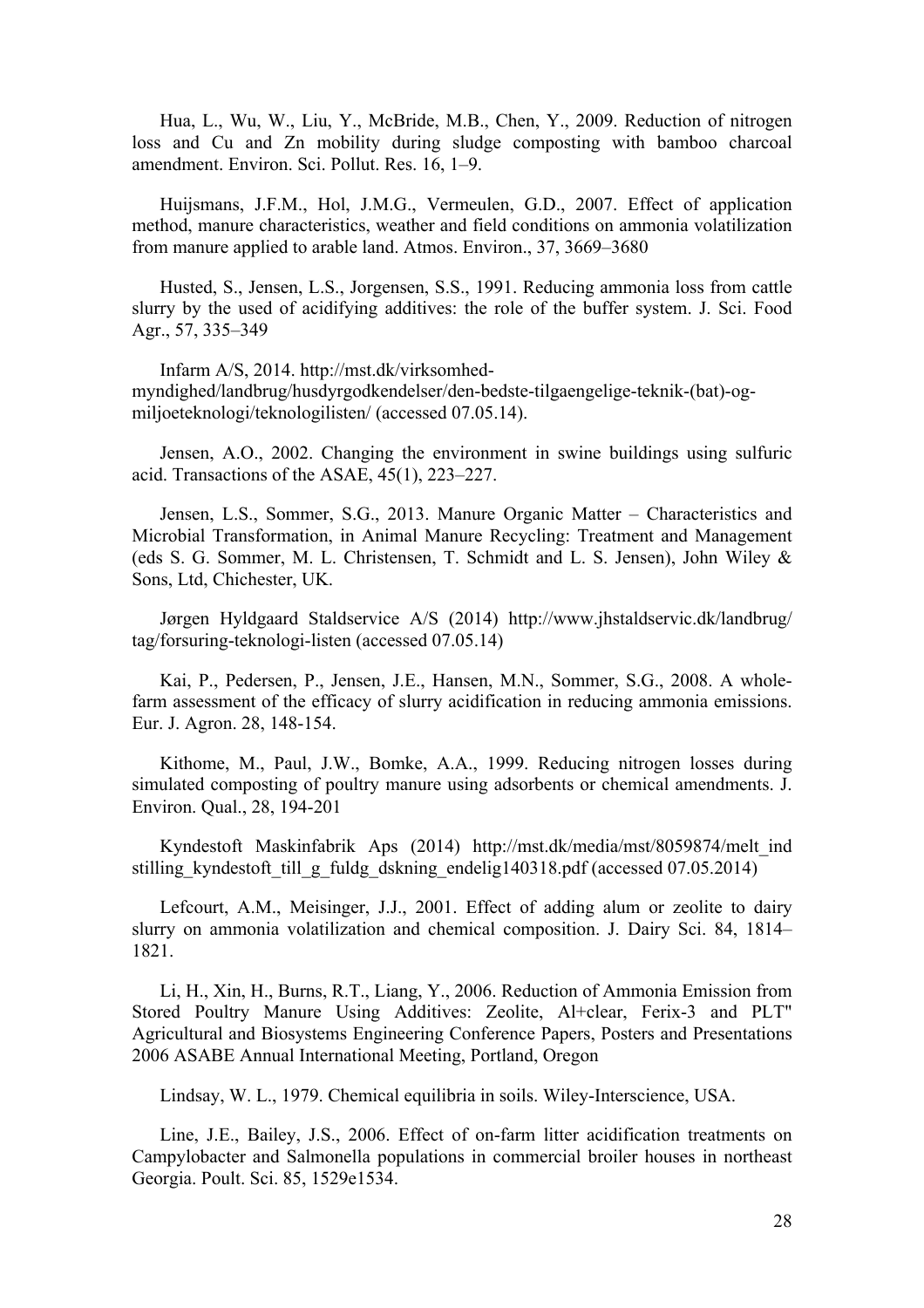Manure application system SyreN+. Report, Aarhus University, p.11

McCrory, D. F., Hobbs, P.J., 2001. Additives to reduce ammonia and odor emissions from livestock wastes: A review. J. Environ. Qual. 30:345–355

Macedo S., Vasconcelos E., Semitela S., Coutinho J., Fangueiro D., 2013. Effects of soil application techniques and cattle slurry pre-treatment on NH3 emissions and soil solution composition – a pot experiment. Proceedings from the 15th RAMIRAN conference, Versailles, France.

Mahimairaja, S., Bolan, N.S., Hedley, M.J., MacGregor, A.N., 1994. Losses and transformation of nitrogen during composting of poultry manure with different amendments: an incubation experiment. Bioresource Technol., 47, 265-273.

Misselbrook, T.H., Smith, K.A., Johnson, R.A., Pain, B.F., 2002. Slurry Application Techniques to reduce Ammonia Emissions: Results of some UK Field-scale Experiments. Biosyst. Eng., 81 (3), 313–321.

Moset, V., Cambra-López, M., Møller, H.B., 2012a. "The inhibiting effect of sulfate on thermophilic anaerobic digestion of cattle and pig waste slurry". Trans. ASABE 55, 2309-2317.

Moset, V., Cerisuelo, A., Sutaryo, S., Møller, H.B., 2012b. "Process performance of anaerobic co-digestion of raw and acidified pig slurry". Water Res. 46, 5019-5027.

Moore, P.A., Daniel, T.C., Edwards, D.R., 1999. Reducing phosphorus runoff and improving poultry production with alum. Poultry Sci. 78:692–698.

Moore, P.A., Daniel, T.C., Edwards, D.R., 2000. Reducing Phosphorus Runoff and Inhibiting Ammonia Loss from Poultry Manure with Aluminum Sulfate. J. Environ. Qual., 29, 1, 37-49

Nahm, K.H., 2005. Environmental effects of chemical additives used in poultry litter and swine manure. Crit. Rev. Env. Sci. Tech., 35, 487-513.

Ndegwa, P.M., Hristov, A.N., Arogo, J., Sheffield, R.E., 2008. A review of ammonia emission mitigation techniques for concentrated animal feeding operations. Biosystems Eng. 100:453–469.

Nyord, T., Liu, D., Eriksen, J., Adamsen, A.P.,S., 2013. Effect of acidification and soil injection of animal slurry on ammonia and odour emission. Proceedings from the 15th RAMIRAN conference, Versailles, France.

Nørgaard, J.V., Fernández, J.A., Sørensen K.U., Wamberg, S., Poulsen, H.D., Kristensen, N.B., 2010. Urine acidification and mineral metabolism in growing pigs fed diets supplemented with dietary methionine and benzoic acid. Livestock Sci., 134, 116– 118

Oerum Smeden, 2014. http://www.oerum-smeden.dk/default.efact?pid=7577 (accessed 07.05.14)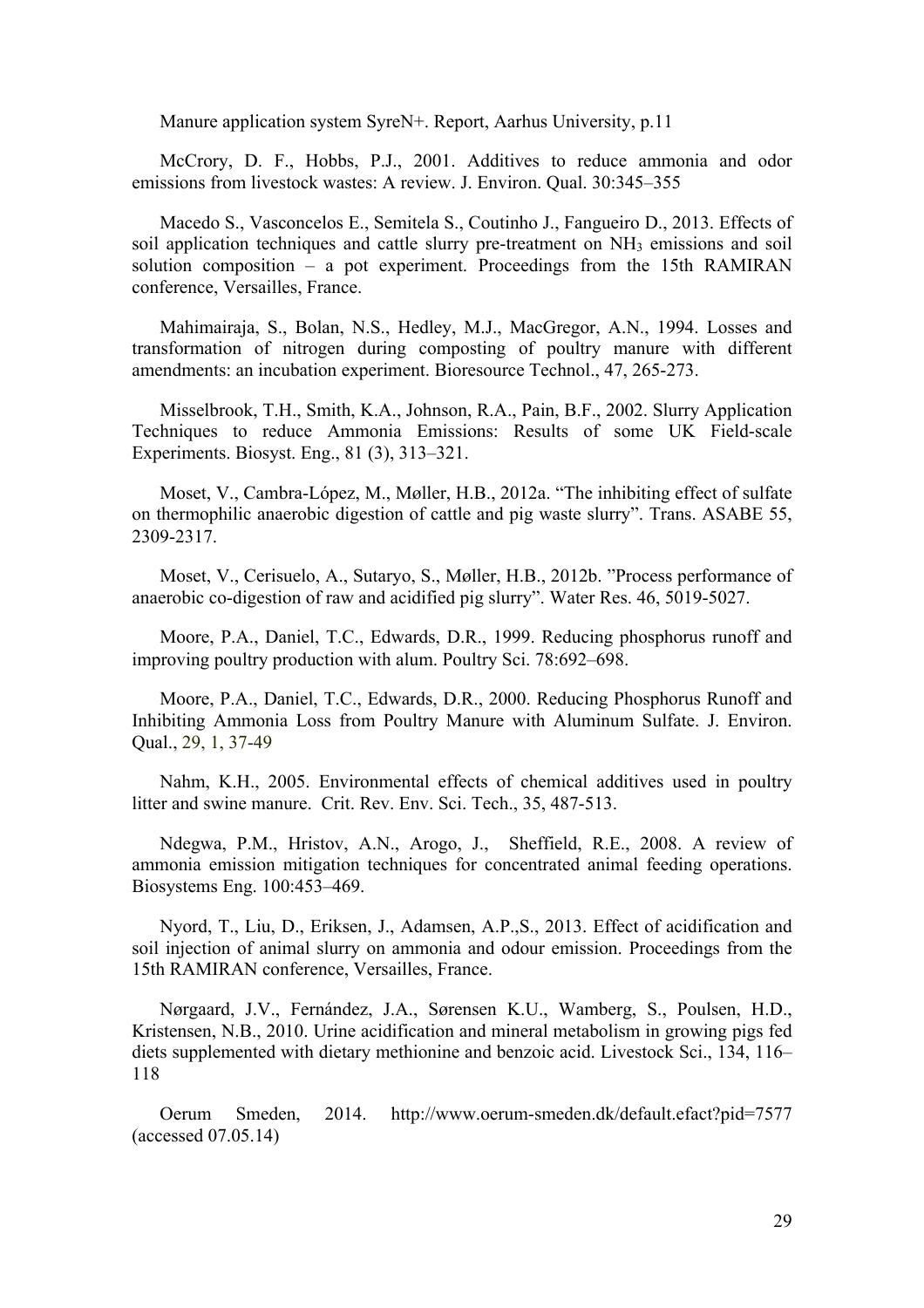Ottosen, L.D.M., Poulsen, H.V.,. Nielsen, D.A., Finster, K., Nielsen, L.P., Revsbech, N. P., 2009. Observations on microbial activity in acidified pig slurry. Biosystems Eng. 102 (3) 291-297.

Pain, B.F., Misselbrook, T.H., Rees, Y.J., 1994. Effects of nitrification inhibitor and acid addition to cattle slurry on nitrogen losses and herbage. Grass For Sci 49:209–215

Panetta, D.M., Powers, W.J., Lorimor, J.C., 2005. Management Strategy Impacts on Ammonia Volatilization from Swine Manure. J. Environ. Qual., 34,1119–1130

Petersen, S.O., Sommer, S.G., B´eline, F., Burton, C., Dach, J., Dourmad, J.Y., Leip, A., Misselbrook, T., Nicholson, F., Poulsen, H.D., Provolo, G., Sørensen, P., Vinneras, B., Weiske, A., Bernal, M.-P., Bohm, R., Juh´asz, C., Mihelic, R., Martinez, J., 2007. Recycling of livestock wastes and other residues—a whole farm perspective. Livestock Prod. Sci., 112, 180-191.

Petersen, S.O., Andersen, A.J., Eriksen, J., 2012. Effects of Cattle Slurry Acidification on Ammonia and Methane Evolution during Storage. J. Environ. Qual.41 (1) 88-94.

Petersen, J., Lemming, C., and Rubæk, G.H., 2013. Side-band injection of acidified cattle slurry as starter P-fertilization for maize seedlings. Proceedings from the 15th RAMIRAN conference, Versailles, France

Popovic, O., Jensen, L.S., 2012. Storage temperature affects distribution of carbon, VFA, ammonia, phosphorus, copper and zinc in raw pig slurry and its separated liquid fraction, Water Research, 46 (12), 3849-3858

Portejoie, S., Martinez, J., Guiziou, F., Coste, C.M., 2003. Effect of covering pig slurry stores on the ammonia emission processes. Bioresource Technol., 87 (3), 199- 207.

Portejoie, S., Dourmad, J.Y., Martinez, J., Lebreton, Y., 2004. Effect of lowering dietary crude protein on nitrogen excretion, manure composition and ammonia emission from fattening pigs. Livest. Prod. Sci. 91, 45–55.

Ritz, C.W., Fairchild, B.D., Lack, M.P., 2004. Implications of ammonia production and emissions from commercial poultry facilities: a review. J. Appl. Poult. Res. 13, 684- 692.

Roboredo, M., Fangueiro, D., Lage, S., Coutiho, J., 2012. Phosphorus dynamics in soils amended with acidified pig slurry and derived solid fraction. Geoderma 189-190, 328-333.

Rothrock Jr., M.J., Cook, K.L., Warren, J.G., Sistani, K.R., 2008. The effect of alum addition on poultry litter microbial communities. Poult. Sci. 87, 1493-1503.

Rotz, C.A., 2004. Management to reduce nitrogen losses in animal production. J Anim Sci (Suppl) 82:119–137

Safley, L.M, Nelson, D.W., Westerman, P.W., 1983. Conserving Manurial Nitrogen. Transaction of the ASAE, 30, 1166-1170.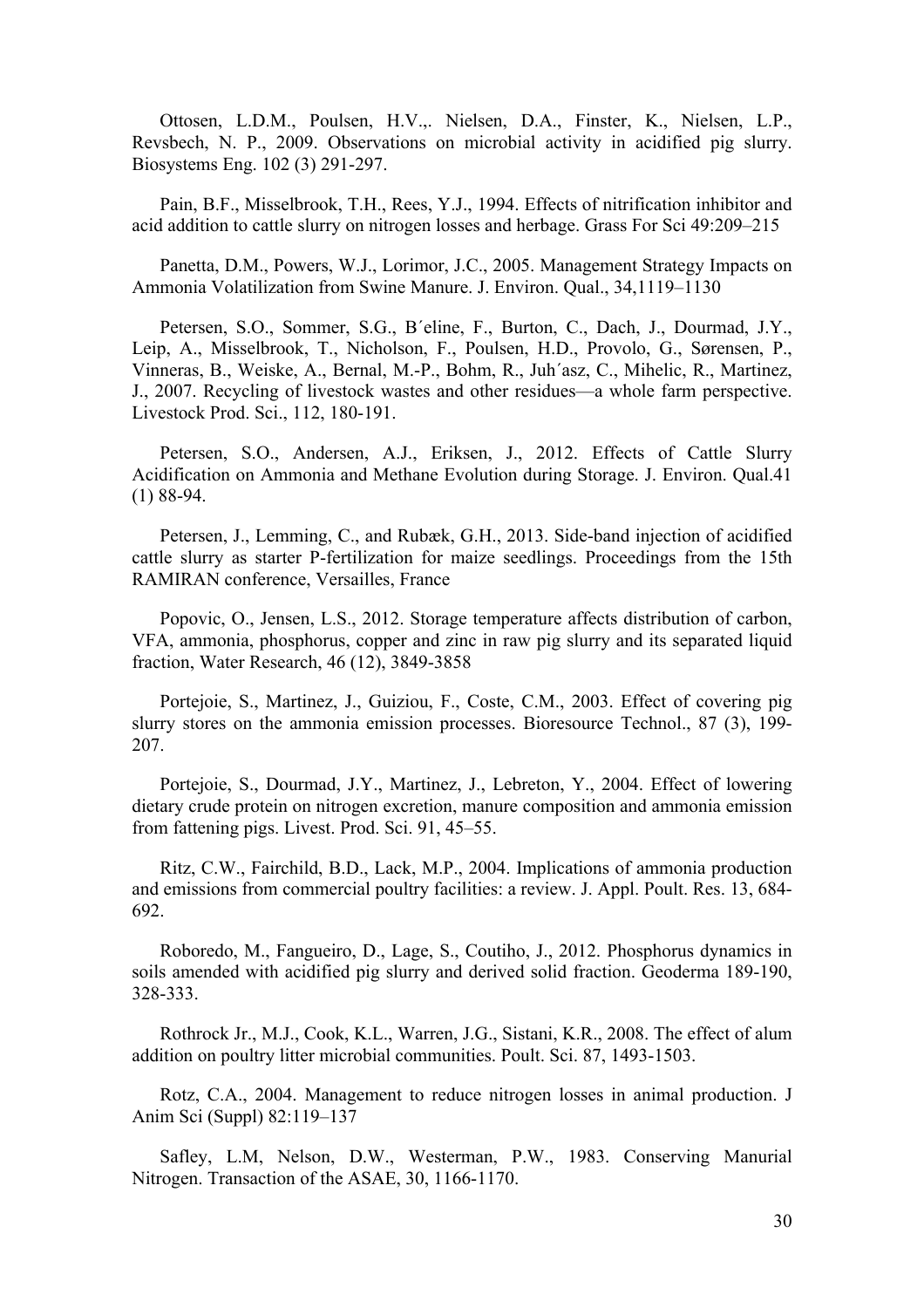Semitela, S., Martins, F., Coutinho, J., Cabral, F., Fangueiro, D., 2013. Ammonia emissions and potential nitrate leaching in soil amended with cattle slurry: Effect of slurry pre-treatment by acidification and/or soil application method. Proceedings from the 15th RAMIRAN conference, Versailles, France

Sims, J.T., Luka-McCafferty, N.J., 2002. On-farm evaluation of aluminum sulfate (alum) as a poultry litter amendment: Effect on litter properties. J. Environ. Qual. 31, 2066–2073

Shi, Y., Parker, D.B., Cole, N.A., Auvermann, B.W., Mehlhorn, J.E., 2001. Surface amendments to minimize ammonia emissions from beef cattle feedlots. Transactions of the ASAE, 44(3), 677–682

Smith, D. R., Moore Jr., P. A., Griffis, C.L., Daniel, T.C., Edwards, D. R., Boothe, D. L., 2001. Effects of alum and aluminum chloride on phosphorus runoff from swine manure. J. Environ. Qual. 30:992–998

Smith, D.R., Moore, P.A., Haggard Jr, B.E., Maxwell, C.V., Daniel, T.C., vanDevander, K., Davis, M.E., 2004. Effect of aluminum chloride and dietary phytase on relative ammonia losses from swine manure. J. Anim. Sci., 82, 605–611,

Sommer, S.G., Husted, S., 1995. A simple model of pH in slurry. J. Agric. Sci.124, 447–453.

Sommer, S.G., 1997. Ammonia volatilization from farm tanks containing anaerobically digested animal slurry. Atmos. Environ. 31, 863–868.

Sommer, S.G., Petersen, S.O., Søgaard, H.T., 2000. Emission of greenhouse gases from stored cattle slurry and slurry fermented at a biogas plant. J. Environ. Qual. 29, 744–751.

Sommer, S.G., Hjorth, M., Leahy, J.J., Zhu, K., Christel, W., Sutaryo, S., 2014. Pig slurry characteristics, nutrient balance and biogas production as affected by separation and acidification. Under review.

Sørensen, P., Eriksen, J., 2009. Effect of slurry acidification with sulphuric acid combined with aeration on the turnover and plant availability of nitrogen. Agric. Ecosyst. Environ. 131, 240-246

Sørensen, P., Amato, M., 2002. Remineralisation and residual effects of N after application of pig slurry to soil. Eur. J. Agron. 16, 81–95.

Stevens, R.J., Laughlin, R.J., Frost, J.P., 1989. Effect of acidification with sulphuric acid on the volatilization of ammonia from cow and pig slurries. J Agri Sci Cambridge 113:389–395

Stevens, R.J., Laughlin, R.J., Frost, J.P., 1992. Effects of separation, dilution, washing and acidification on ammonia volatilization from surface-applied cattle slurry. J. Agric. Sci. 119, 383–389.

Stevens, R.J., Laughlin, R.J., O'Bric C.J., 1995. The fate of nitrate in cattle slurry acidified with nitric acid. J. Agric. Sci. 125, 239–245.;